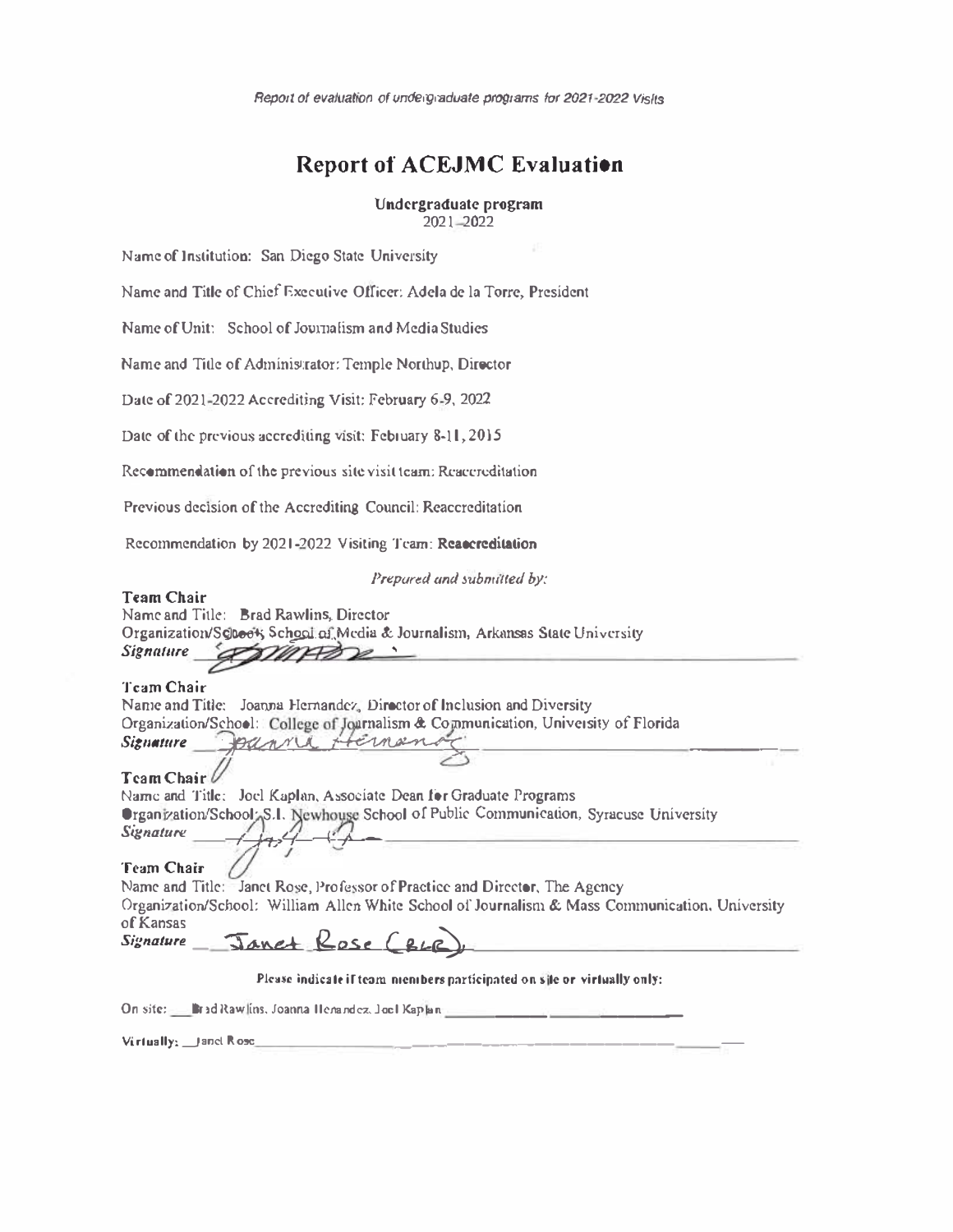# **Part I: General Information**

Name of Institution: **San Diego State University**

# Name of Unit: **School of Journalism and Media Studies**

Year of Visit: **2022**

**1. Check regional association by which the institution now is accredited.**

- \_\_\_ Higher Learning Commission
- Middle States Commission on Higher Education
- New England Commission on Higher Education
- \_\_\_ Northwest Commission on Colleges and Universities
- \_\_\_ Southern Association of Colleges and School Commission on Colleges
- \_\_X\_ Western Association of Schools and Colleges

**2. Indicate the institution's type of control; check more than one if necessary.**

Private  $\overline{X}$  Public Other (specify)

**3. Provide assurance that the institution has legal authorization to provide education beyond the secondary level in your state. It is not necessary to include entire authorizing documents. Public institutions may cite legislative acts; private institutions may cite charters or other authorizing documents.**

Assurance that San Diego State University has legal authorization to provide education beyond the secondary level in California may be found in the State of California Education Code, Sections 66010.1- 66010.8.

**4. Has the journalism/mass communications unit been evaluated previously by the Accrediting Council on Education in Journalism and Mass Communications?**

X Yes

 $\overline{N}$ <sup> $\overline{O}$ </sup>

If yes, give the date of the last accrediting visit: *February 8-11, 2015* 

**5. When was the unit or sequences within the unit first accredited by ACEJMC?**

2009 (initial site visit Feb 15-18, 2009); The Department of Journalism was previously accredited but because of budget reductions in the 1990s, the department agreed to merge with two other units to form a School of Communication. relinquishing in the process its ACEJMC accreditation.

In 2007, various faculty from the School of Communication decided to form their own unit, and renew the AEJMC accreditation. The School of Journalism & Media Studies at San Diego State University began operations as a new academic unit on July 1, 2007.

**6. Provide the unit's mission statement. Statement should give date of adoption and/or last revision.** 

**Vision Statement:** The School of Journalism & Media Studies envisions a global society where citizens are engaged in their communities; where media professionals are ethical and committed to diversity and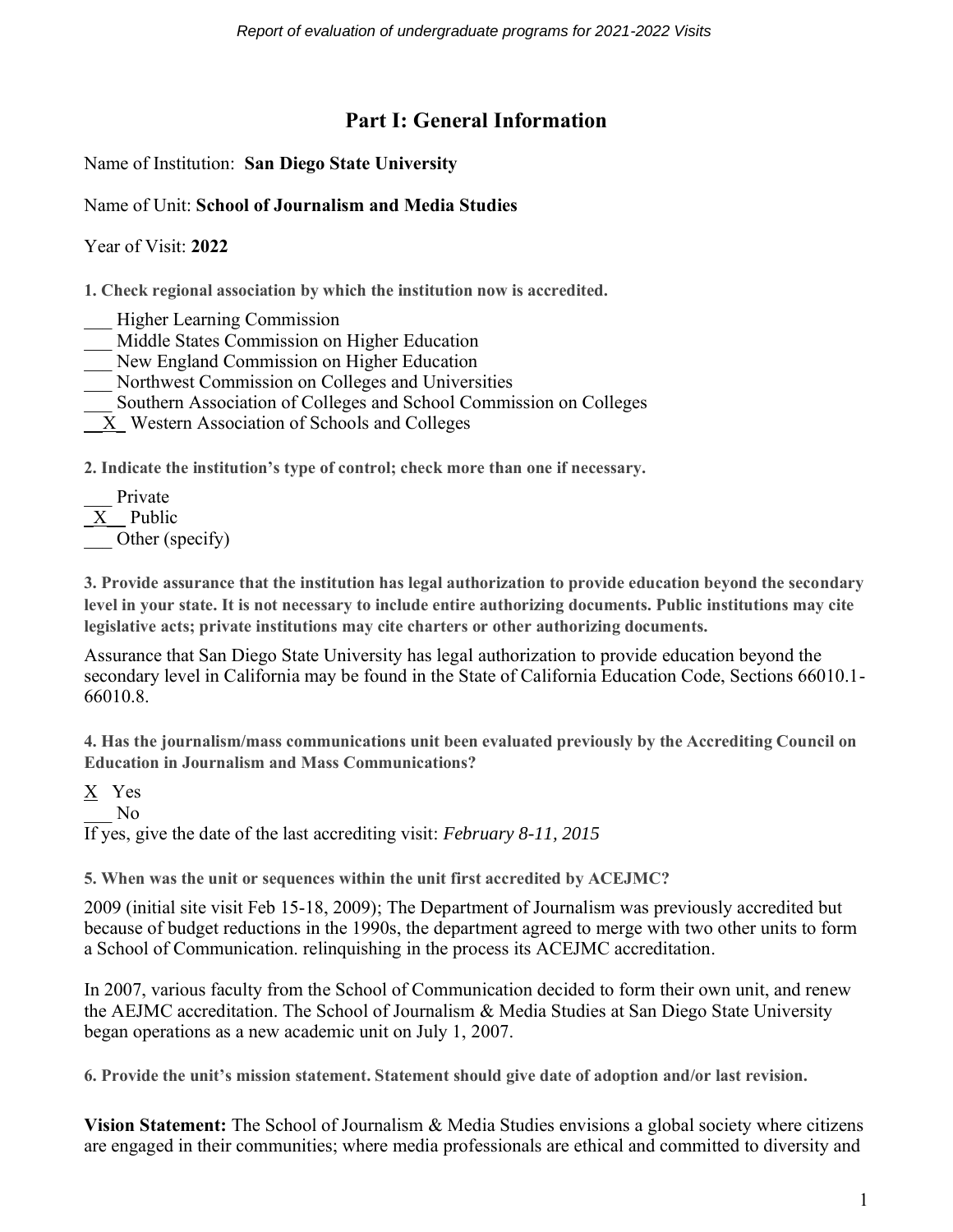inclusivity, and embrace technology to serve the public good; and where people from all backgrounds think critically about the media. (Revised March 12 and adopted April 9, 2014)

**Mission Statement:** To prepare students for the society we envision for tomorrow, while modeling today the values of community engagement, ethical professionalism, diversity in a global world, critical reflection, and technology in service of the public good. (Revised March 12 and adopted April 9, 2014)

**7. What are the type and length of terms?**

Semesters of <u>16</u> weeks Quarters of \_\_\_\_\_ weeks Summer sessions of  $6$  and 13 weeks Intersessions of weeks

**8. Check the programs offered in journalism/mass communications:**

\_X\_\_ Bachelor's degree  $X$  Master's degree Ph.D. degree

**9. List the specific undergraduate degrees as well as the majors or sequences being reviewed by ACEJMC. \*Indicate online degrees.**

As of Spring 2022, the degrees are:

- ●Bachelor of Arts, Journalism
- ●Bachelor of Arts, Journalism, Emphasis in Advertising
- ●Bachelor of Arts, Journalism, Emphasis in Public Relations
- ●Bachelor of Arts, Journalism, Emphasis in Media Studies

Effective Fall 2022, we anticipate the degrees to be:

- ●Bachelor of Arts in Journalism
- ●Bachelor of Arts in Public Relations
- ●Bachelor of Arts in Advertising
- ●Bachelor of Arts in Media Studies

In the last accreditation process, the Emphasis in Media Studies was not included for review. We are seeking to have this emphasis/major accredited this cycle.

**10. Credit hours required by the university for an undergraduate degree:** 

**(Specify semester-hour or quarter-hour credit.)**

120 semester hours for the bachelor's degree

**11. Give the number of credit hours students may earn for internship experience.** 

(Specify semester-hour or quarter-hour credit.)

Up to 3 semester hours of internship credit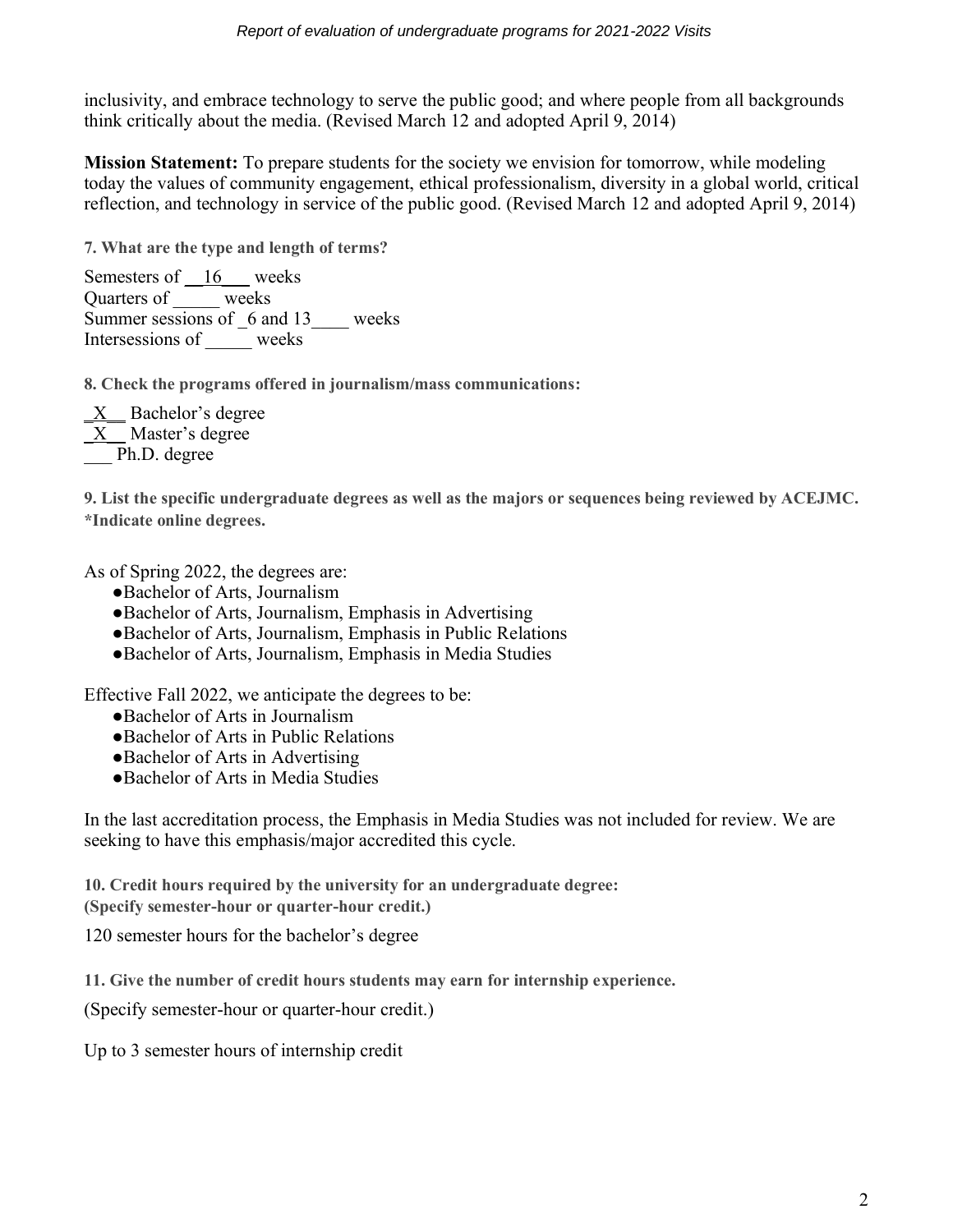**12. List each professional journalism or mass communications sequence or specialty offered and give the name of the person in charge.**

| Name of Sequence or Specialty | Person in Charge  |  |  |  |
|-------------------------------|-------------------|--|--|--|
| Journalism                    | Amy Schmitz Weiss |  |  |  |
| Advertising                   | Yang Feng         |  |  |  |
| <b>Public Relations</b>       | Hongmei Shen      |  |  |  |
| Media Studies                 | Nathian Rodriguez |  |  |  |
|                               |                   |  |  |  |

**13. Number of full-time students enrolled in the institution:** 

Fall 2021: 30,103 (undergraduate) 4,739 (graduate)

**14. Number of undergraduate majors in the accredited unit, by sequence and total (if the unit has premajor students, list them as a single total):**

Fall 2021:

| Name of Sequence or Specialty | Undergraduate Majors |
|-------------------------------|----------------------|
| Journalism                    | 191                  |
| <b>Public Relations</b>       | 114                  |
| Advertising                   | 76                   |
| Media Studies                 | 148                  |
| Total                         | 529                  |

**15. Number of students in each section of all skills courses (newswriting, reporting, editing, photography, advertising copy, broadcast news, public relations writing, etc.). List enrollment by section for the term during which the visit will occur and the preceding term. Submit two semesters with the self-study, and update as needed when the site team arrives on site. Attach separate pages if necessary. Include a separate list for online skills courses, which also must meet the 20-1 ratio. (The Council has ruled that campaigns courses are exempt from the 20-1 ratio.)**

*List the Skills Courses for Fall 2021 & Spring 2022*

| Writing for Mass Media                | 18 |
|---------------------------------------|----|
| Writing for Mass Media                | 18 |
| Writing for Mass Media                | 18 |
| Media Writing & Reporting             | 20 |
| Media Writing & Reporting             | 18 |
| Media Writing & Reporting             | 19 |
| Media Writing for Scientists          | 18 |
| Radio in the Digital Era              | 11 |
| Social Media and Community Leadership | 19 |
| Social Media and Community Leadership | 19 |
| Social Media and Community Leadership | 10 |
| <b>Public Affairs News Reporting</b>  | 13 |
| <b>Public Affairs News Reporting</b>  | 20 |
| Digital & Social Media Analytics      | 19 |
|                                       |    |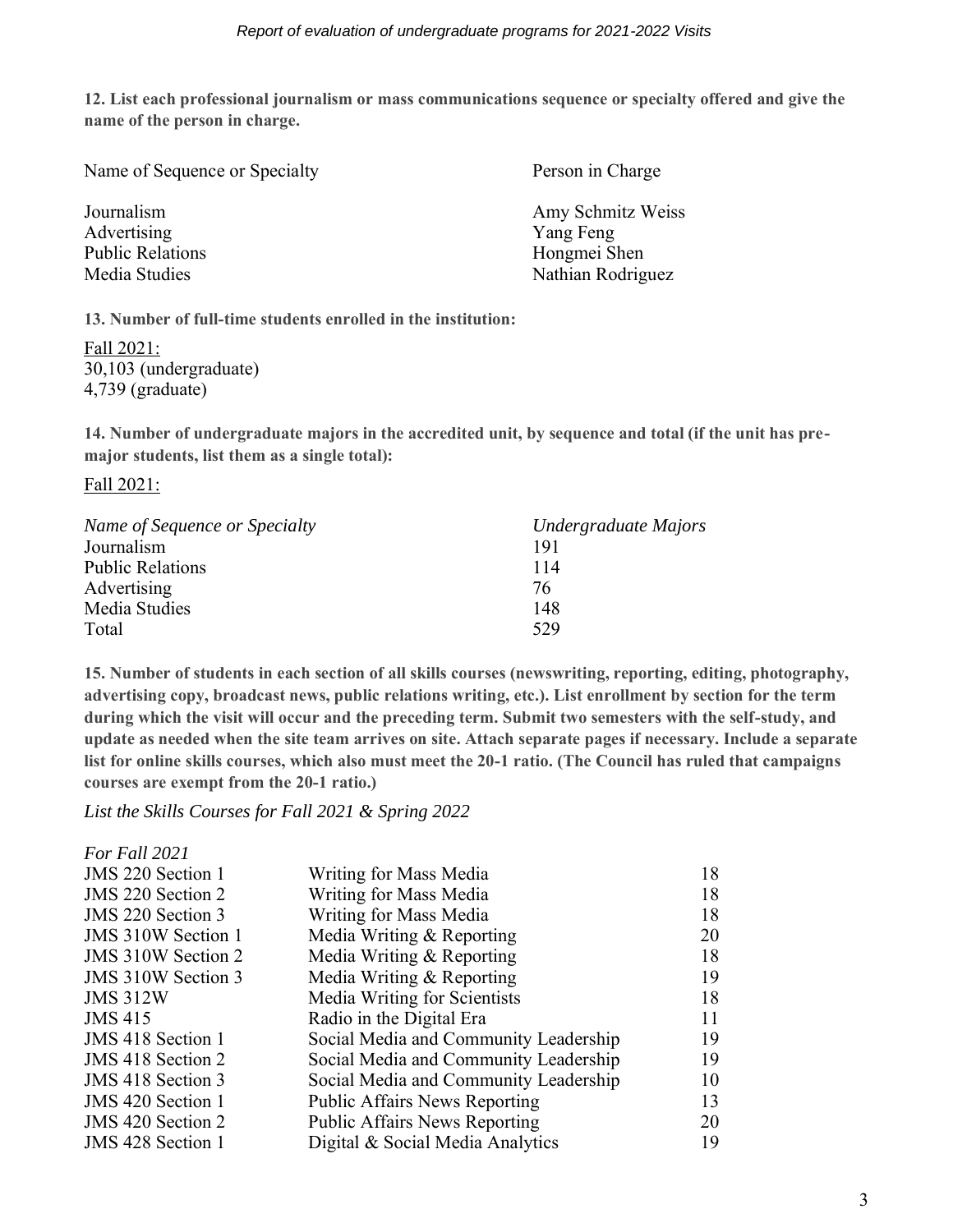| JMS 428 Section 2 | Digital & Social Media Analytics      | 18 |
|-------------------|---------------------------------------|----|
| JMS 430 Section 1 | Digital Journalism                    | 17 |
| JMS 430 Section 2 | Digital Journalism                    | 14 |
| <b>JMS 435</b>    | Photojournalism                       | 20 |
| <b>JMS 445</b>    | Television News Reporting & Producing | 12 |
| JMS 481 Section 1 | PR Media & Messaging                  | 10 |
| JMS 481 Section 2 | PR Media & Messaging                  | 13 |
| JMS 550 Section 1 | Multimedia News Lab                   | 9  |
| <b>JMS 562</b>    | <b>Advertising Creative</b>           | 19 |
| JMS 581 Section 1 | Applied Research in PR                | 12 |
| JMS 581 Section 2 | Applied Research in PR                |    |

Spring 2022 (as of 1/27/2022)

| JMS 220 Section 1         | Writing for Mass Media                | 18             |
|---------------------------|---------------------------------------|----------------|
| <b>JMS</b> 220 Section 2  | Writing for Mass Media                | 8              |
| JMS 220 Section 3         | Writing for Mass Media                | $\overline{7}$ |
| JMS 220 Section 4         | Writing for Mass Media                | 11             |
| <b>JMS 310W Section 1</b> | Media Writing & Reporting             | 16             |
| JMS 310W Section 2        | Media Writing & Reporting             | 14             |
| <b>JMS 310W Section 3</b> | Media Writing & Reporting             | 16             |
| <b>JMS 310W Section 4</b> | Media Writing $&$ Reporting           | 8              |
| <b>JMS 312W</b>           | Media Writing for Scientists          | 12             |
| JMS 418 Section 1         | Social Media and Community Leadership | 20             |
| JMS 418 Section 2         | Social Media and Community Leadership | 20             |
| JMS 418 Section 3         | Social Media and Community Leadership | 17             |
| <b>JMS 420</b>            | <b>Public Affairs News Reporting</b>  | 20             |
| <b>JMS</b> 428 Section 1  | Digital & Social Media Analytics      | 20             |
| JMS 428 Section 2         | Digital & Social Media Analytics      | 20             |
| <b>JMS 430</b>            | Digital Journalism                    | 20             |
| JMS 435 Section 1         | Photojournalism                       | 20             |
| JMS 435 Section 2         | Photojournalism                       | 20             |
| <b>JMS 445</b>            | Television News Reporting & Producing | 17             |
| <b>JMS 481</b>            | PR Media & Messaging                  | 12             |
| <b>JMS 525</b>            | News and Social Media                 | 20             |
| <b>JMS</b> 550 Section 1  | Multimedia News Lab                   | 20             |
| JMS 550 Section 2         | Multimedia News Lab                   | 14             |
| <b>JMS 562</b>            | <b>Advertising Creative</b>           | 14             |
| <b>JMS 581</b>            | Applied Research in PR                | 14             |

**16. Total expenditures planned by the unit for the 2021–2022 academic year:** 

\$2,232,411.26

Give percentage increase or decrease in three years:

Three years ago budget: \$2,157,989.60 Increase in \$74,421.66

Amount expected to be spent this year on full-time faculty salaries:

\$1,645,501.32 (full time and part time)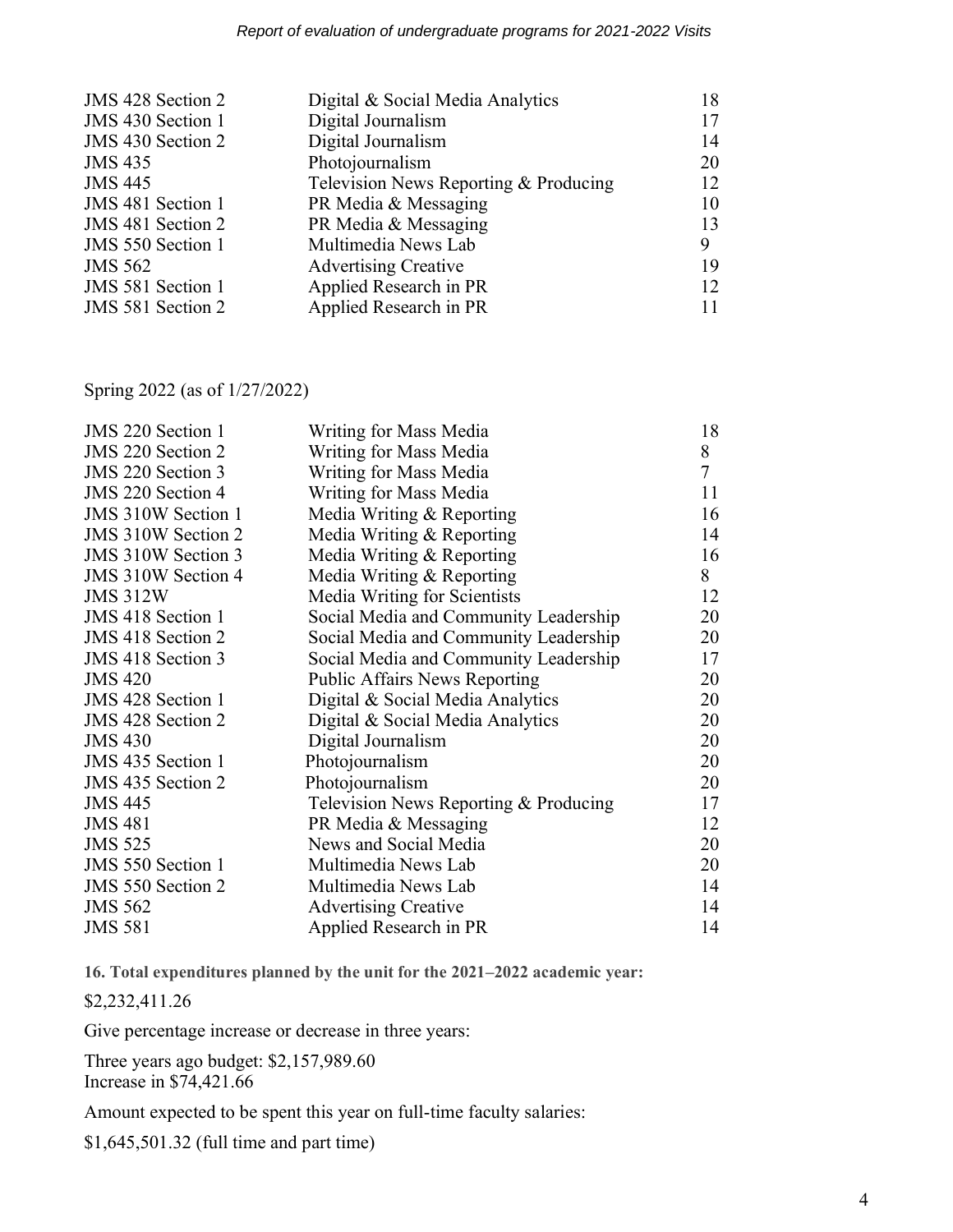**17. List name and rank of all full-time faculty in the accredited unit in fall 2021. (Full-time faculty refers to those defined as such by the university.) Identify those not teaching because of leaves, sabbaticals, etc.**

List the Full Time Faculty for Fall 2021

## **Current Tenured/Tenure Track FacultyYear Hired**

Arceneaux, Ronald "Noah"2007 Cueva Chacon, Lourdes2020 Feng, Yang2016 Mueller, Barbara1987 Nee, Rebecca2006 Northup, Temple2020 Peebles, Alanna\*2021 Rodriguez, Nathian2016 Schmitz Weiss, Amy2008 Shen, Hongmei2009 Smith, Damariye\*2021 Sweetser, Kathleen2014 Thelen, Patrick2019 Zhong, Mei1999

On Sabbatical Fall 2021 Santana, Arthur2015 \*Joint hire with the School of Communication

**18. List names of part-time/adjunct faculty teaching at least one course in fall 2021. Also list names of parttime faculty teaching spring 2021. (If your school has its accreditation visit in spring 2022, also provide the spring 2022 adjunct list when the team arrives for the visit.)**

*Spring 2021* Cicalo, Lara Coddon, David Frazee, Rebecca Goretti, Nadia Koenig, Roman Kruming, Martin Lee, Jayla Littlefield, Dana McCormick, Jerry Metz-Fratoni, Jenny Mokalis, Alexa Peattie, Peggy Pecsi-Guerrero, Elizabeth Ritter, Christie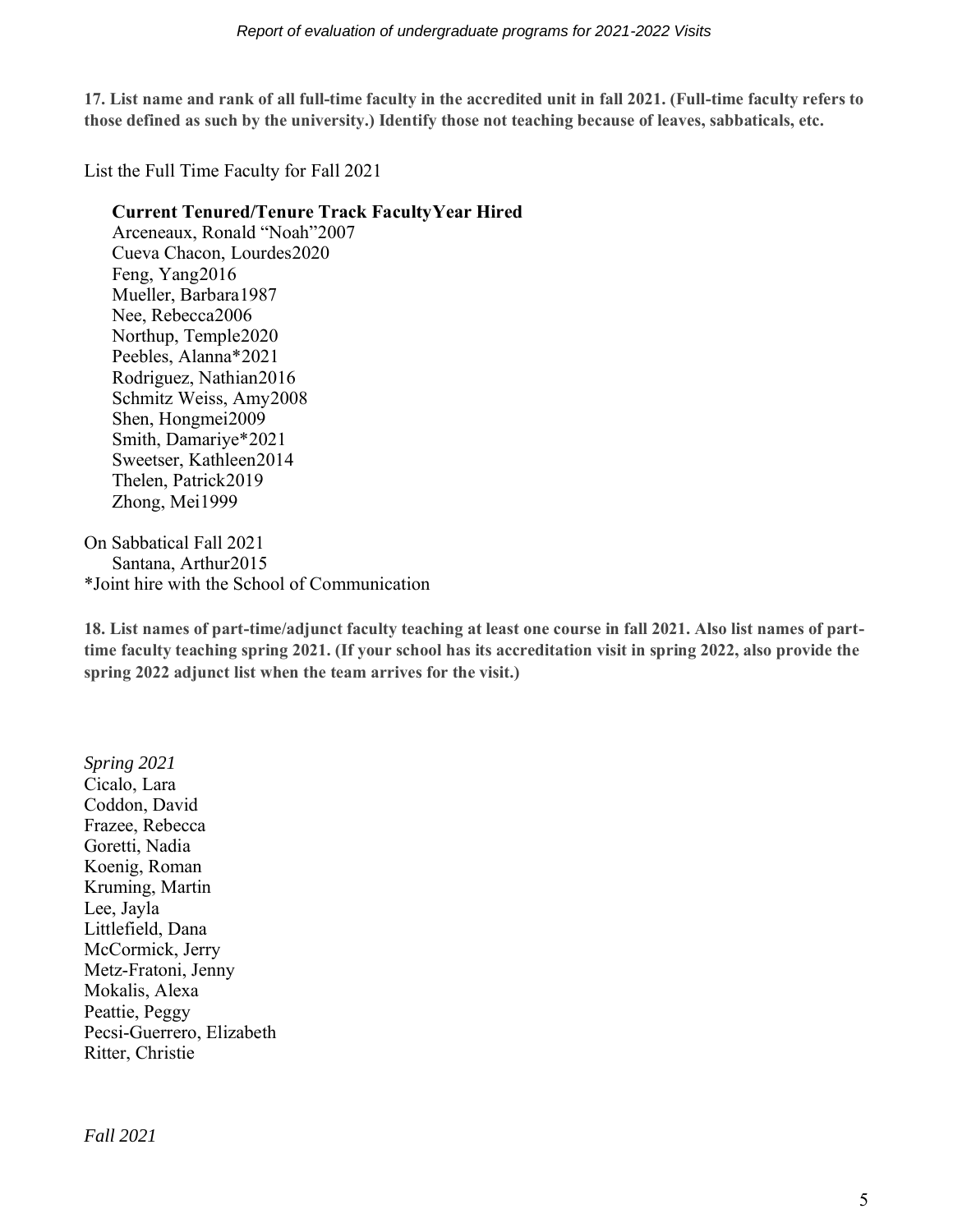Brambila, Isaac Cicalo, Lara Coddon, David Frazee, Rebecca Goretti, Nadia Koenig, Roman Kruming, Martin Lee, Jayla Littlefield, Dana McCormick, Jerry Metz-Fratoni, Jenny Mokalis, Alexa Peattie, Peggy Pecsi-Guerrero, Elizabeth Remund, David Ritter, Christie Trotter, Jim

**19. Schools on the semester system:**

For each of the last two academic years, please give the number and percentage of graduates who earned 72 or more semester hours outside of journalism and mass communications.

The School of Journalism & Media Studies has institutionalized this 72-unit rule by making it part of the graduation requirements for students. In following the accreditation rules, our curriculum does not allow JMS majors to count more than 48 JMS units toward the 120 required to graduate. Therefore, every student in the School is required to take at least 72 hours outside the unit in order to receive a diploma from San Diego State University.

Any student desiring to take more than 48 JMS units will have to take additional units outside the School in order to meet the 120-unit requirement. Students are informed of this rule, and any student who is having trouble meeting the requirement at the time of graduation would be referred to the School's advising coordinator by the campus graduation evaluator.

| <b>Academic Year</b> | 72 or more semester hours outside of journalism and mass communications |                         |           |  |  |
|----------------------|-------------------------------------------------------------------------|-------------------------|-----------|--|--|
|                      | <b>Total Graduates</b>                                                  | Number in<br>Compliance | Percent   |  |  |
| 2020-2021            | 170                                                                     | 170                     | 100.0%    |  |  |
| 2019-2020            | 135                                                                     | 135                     | $100.0\%$ |  |  |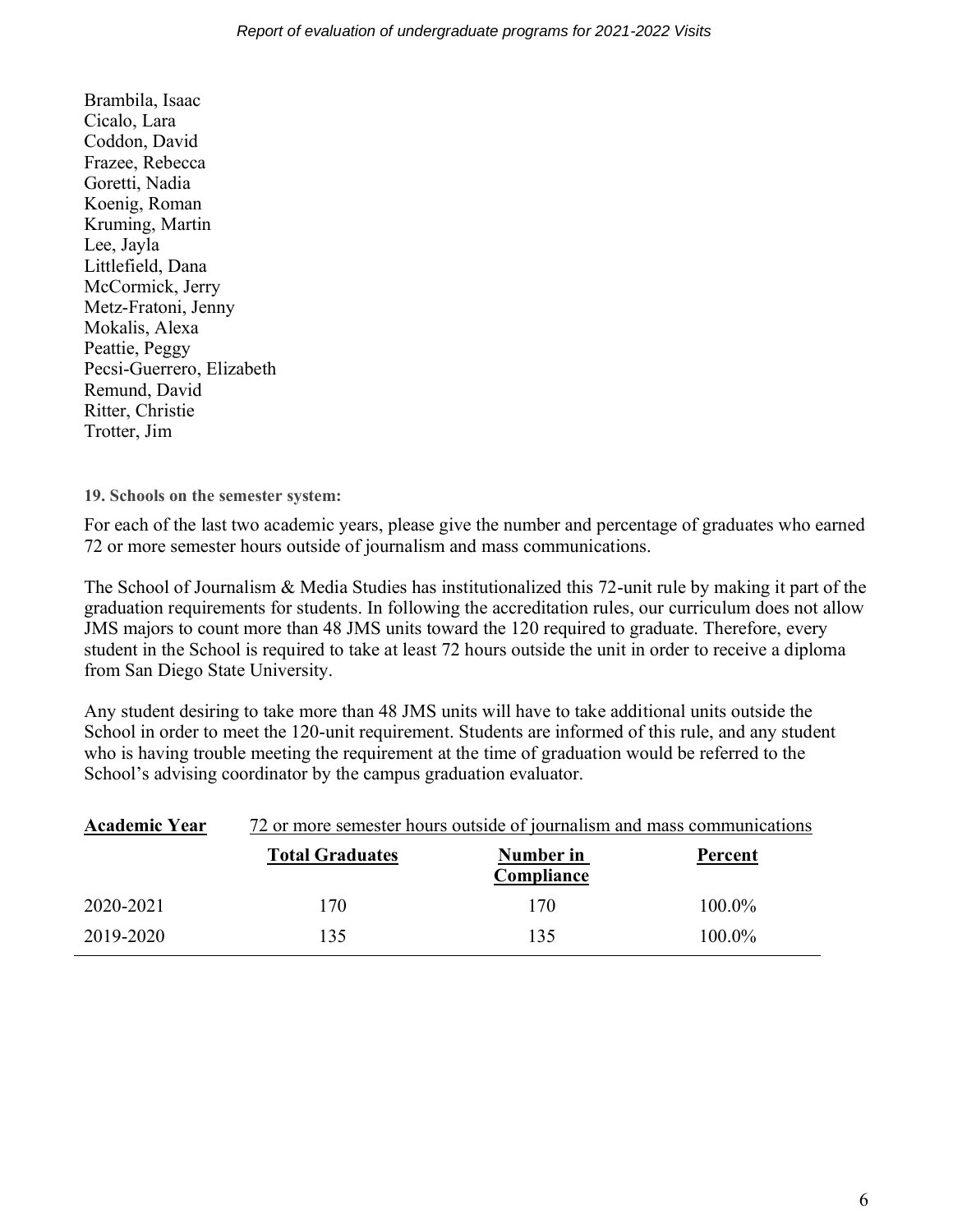# **PART II — Standard 1: Mission, Governance and Administration**

# **Unit performance with regard to indicators:**

#### **a). The unit has a written mission statement and a written strategic or long-range plan that provides vision and direction for its future, identifies needs and resources for its mission and goals and is supported by university administration outside the unit. The unit annually updates its data on the ACEJMC searchable database website [\(https://lookup.acejmc.org\)](https://lookup.acejmc.org/).**

The Department of Journalism at SDSU was established in 1950 and offered instruction in advertising, journalism and public relations. The department has fluctuated in its accreditation status over the years: initial accreditation from 1971-1978 and again from 1985-1997 until budget reductions in the late 1990s led the unit to merge with two other units to form a School of Communication and relinquish its accredited standing. In 2007, the unit decoupled itself from the School of Communication, and the School of Journalism and Media Studies was established, adding an emphasis in media studies. In 2009, the School received accreditation and was reaccredited in 2015.

SDSU is part of the 23-campus California State University System and is the third-largest education institution in California, with 34,512 students in the fall of 2021, which is up about 3% from its enrollment in 2014. The university attracts students primarily from the region, and more than 50 percent of the graduates each year remain in San Diego to take advantage of the opportunities in the eighth largest city and 28th largest media market in the country. SDSU ranks as one of the most diverse campuses in the country and has been designated as a Hispanic-Serving Institution.

JMS is one of 10 academic units within the College of Professional Studies and Fine Arts (PSFA), the largest of seven academic colleges at SDSU. The School of Journalism and Media Studies is the fourthlargest program in the college. At the time of the site visit, the school enrolled 529 undergraduates, a 17% drop from the 641 reported in 2015. Journalism is the emphasis with the most students (191), followed by Media Studies (148), Public Relations (114) and Advertising (76).

The unit developed vision and mission statements in 2014 that continue to guide its strategic plan with five overarching values: (1) engage with the community; (2) communicate ethically and professionally; (3) understand diversity in a global world; (4) think and reflect critically about the media; and (5) embrace technology to serve the public good.

The current strategic plan was drafted during a faculty retreat in August 2021 that included input from faculty. After several conversations and revisions, it was finalized in November 2021. Entitled "Tradition in Evolution," the plan outlines goals, strategies and tactics with timelines for the next five years. It provides detailed and ambitious plans focused on six areas: curriculum, success beyond the classroom, equity and inclusion, creating a strong community, global partnerships, and improved facilities.

At the time of the visit, the unit had updated its information in the ACEJMC searchable database.

# **b). The unit has policies and procedures for substantive faculty governance that ensure faculty oversight of educational policy and curriculum.**

The unit's policies and procedures for faculty governance are spelled out in its governance document, in accordance with policies approved by the Board of Trustees of the California State University system, with policies approved by the University Senate of San Diego State University, and with contractual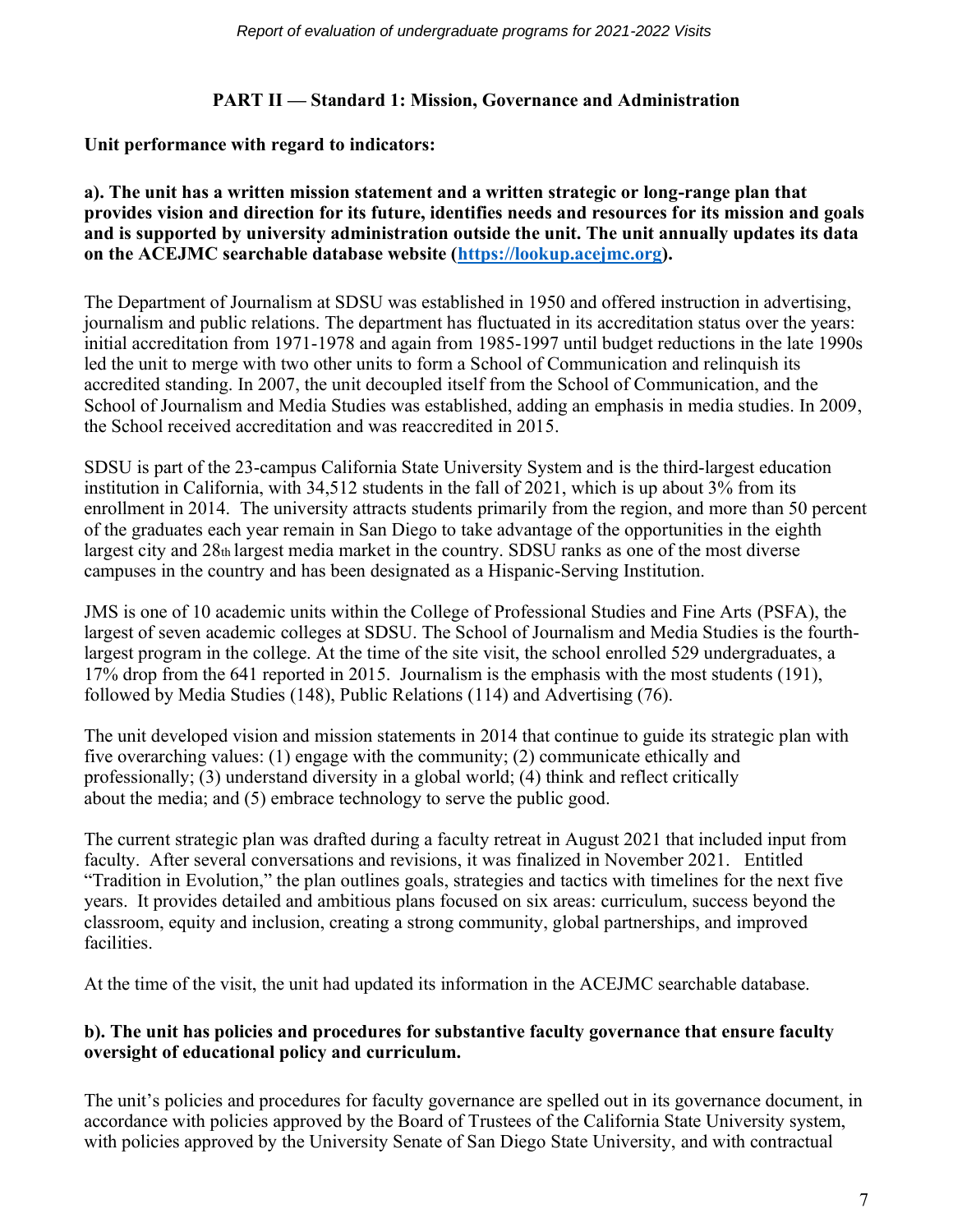requirements between the California State University and the California Faculty Association. The document outlines roles and responsibilities for faculty and administration in the unit and descriptions of standing committees that include undergraduate, graduate, personnel and peer review, DEI and student affairs. All tenure-track or tenured faculty are voting members in the shared governance decisions.

The school met nine times during the 2020-2021 AY and reported multiple meetings for the standing committees. The faculty also serve on several college and university level shared governance committees.

Faculty were effusive about the collaborative, inclusive and supportive culture of the school.

# **c). The unit's administration provides effective leadership within the unit and effectively represents it in dealings with university administration outside the unit and constituencies external to the university**.

There have been a couple of administrative changes since the last accreditation visit. During the 2014- 2015 year, the school had an interim director who became the permanent director. This director also served as the acting dean of the college in 2018 before she left to become dean at another institution in 2019. A long-time tenured faculty member served as the interim director from fall 2018 until the summer of 2020, when the current director was hired after a national search. The current director was hired in the middle of the first year of COVID-19 and in the midst of remote teaching, pivoting and high levels of uncertainty.

The current director quickly overcame the barriers that the pandemic presented to his school and was quickly embraced by the faculty. He is described by faculty as someone with a positive vision for the school who partners with faculty to identify needs and goals and demonstrates innovative thinking. Descriptors such as "calm," "invested," "energetic," "creative," "transparent", "candid" and "inclusive" were mentioned by several faculty members. His energy to move the school forward with innovative ideas that help shepherd the school into the next generation have helped bring alumni back to the table. He was praised by his peers across campus for being collaborative and encouraging innovation. The dean also credited the director with bringing energy, innovation and collaboration to the school.

# **d). The institution and/or the unit defines and uses a process for selecting and evaluating its administrators.**

The faculty policy guidelines articulate administrative searches but only from the level of dean and above. The dean of the College of Professional Studies and Fine Arts (PSFA) used the university policy for selecting new probationary faculty (which provides guidelines on hiring tenured faculty) and created a committee of six that included the director and faculty member from the School of Communication, a faculty member from LDT program and three faculty members from the unit. A national search was conducted following the guidelines for reaching the broadest and most diverse pool of candidates.

In the spring of the second year of service, all directors undergo a performance review. This includes a self-study by the director, plus input gathered from faculty and staff. The dean evaluates the information and gives feedback to the director, noting strengths and areas for improvement. Following this, the directors undergo a similar review every three years. Given that the director is starting his second academic year, he has not gone through this review. However, the school initiated annual internal reviews in the spring of 2020. A tenured faculty member conducts a survey among faculty and shares the data, which does not identify respondents, with the director.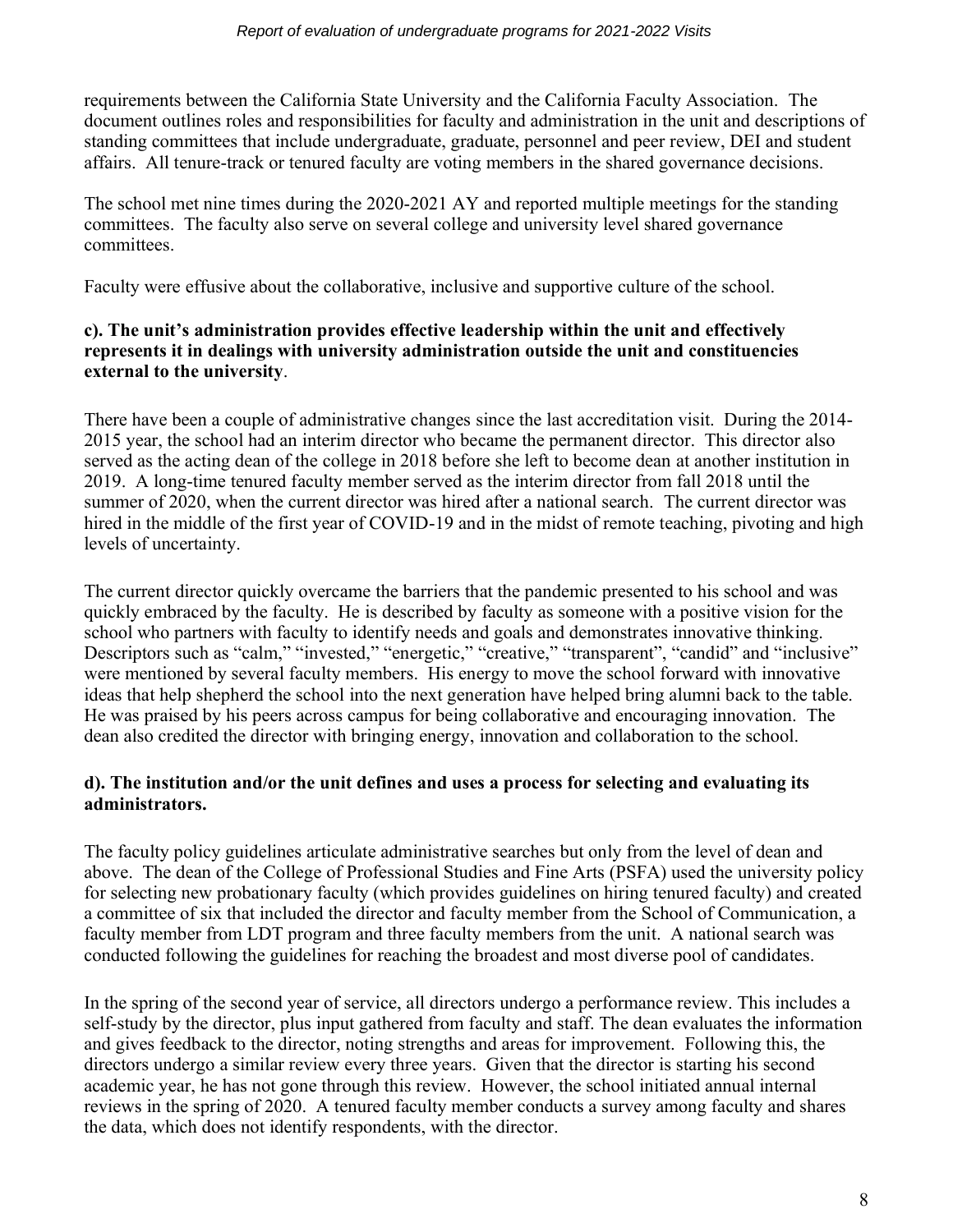#### **e). Faculty, staff and students have avenues to express concerns and have them addressed.**

The school does not have specific policies in its governance document regarding student, staff and faculty grievances. The university has a Student Ombudsman office that outlines procedures students should take regarding concerns related to faculty and academic performance. The unit incorporates these into its practice as well, first asking the student to resolve the conflict with the faculty member, then, if not resolved, to bring it to the emphasis coordinator. The school director would work to resolve concerns at the next level. If that is unsuccessful, the next step is to the associate dean of student affairs in the college. Students may also meet with the Student Ombudsman to help resolve their concerns.

The director reports that faculty and staff are very collegial and there haven't been concerns raised during his time, but he has annual interviews and an open-door policy to learn about concerns that need to be addressed. Formal grievances would follow the provisions and procedures of the Collective Bargaining Agreement.

# **SUMMARY:**

A hard-working team of faculty are led by an energetic and visionary leader who has achieved a number of accomplishments in a short period of time and amid the challenges of the COVID-19 pandemic. The director's calm demeanor while addressing several key areas of improvement has helped build a sense of community that was in jeopardy after the abrupt uprooting of the school from its previous home (see Standard 7). Faculty and students have access to current technology and equipment that keep the programs up to professional standards.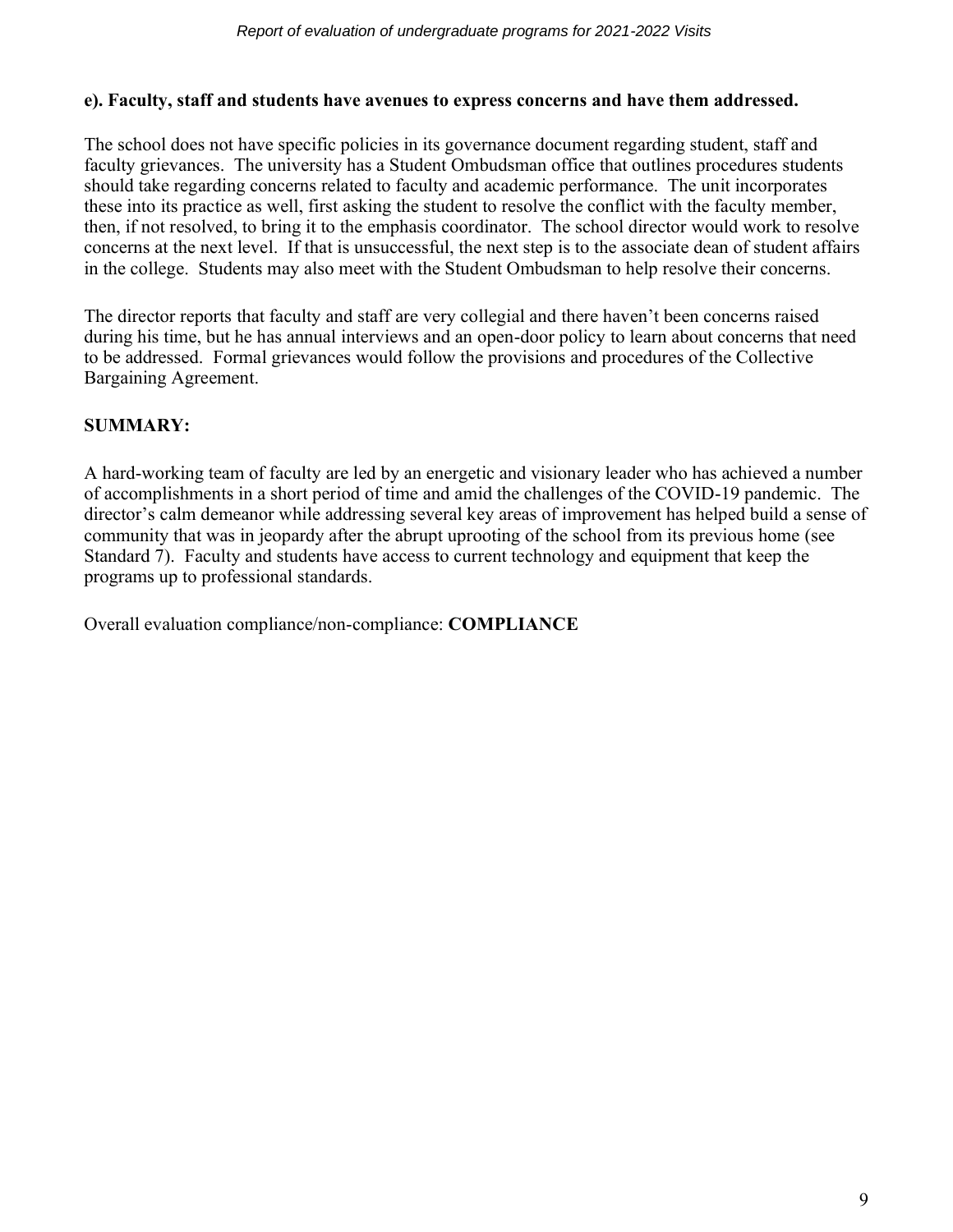#### **PART II — Standard 2: Curriculum and Instruction**

#### **Unit performance regarding indicators:**

Discussions of indicators b, c and e must describe and evaluate the individual academic sequences in the unit.

#### **a). The unit requires that students take a minimum of 72 semester credit hours (or 104 quarter credit hours) required for a baccalaureate degree outside of journalism and mass communications and meet the liberal arts and sciences-general education requirements of the institution. ACEJMC expects at least 95 percent of the graduating classes in the two academic years preceding an accreditation visit to meet this requirement.**

All Advertising, Journalism, Media Studies and Public Relations emphases at SDSU complete at least 72 units of coursework outside the major. Students must also meet the liberal arts and sciences general education requirements of 120 units for graduation. Degrees offered in the school for the current accreditation period (2015-2021 include a Bachelor of Arts (BA) in Journalism, BA in Journalism with an Emphasis in Public Relations, BA in Journalism with Emphasis in Advertising, and BA in Journalism with an Emphasis in Media Studies. The school reports 100 percent compliance for both the 2019-2020 (135 graduates) and 2020-2021 (170 graduates) academic years.

#### **b). The unit provides a balance between theoretical and conceptual courses, professional skills courses, and courses that integrate theory and skills to achieve the range of student competencies listed by the Council.**

The school emphasizes both theoretical and professional skills course. It also provides courses that build curriculum tiers to blend both theoretical and applied or skills courses.

All students complete a school-wide core curriculum including Introduction to Contemporary Media (JMS 200), Social Media in the Digital Age (JMS 210), Writing for the Mass Media (JMS 220), and Media Law & Ethics (JMS 494). Students then take four JMS electives. Students complete either a minor of 18-24 credits, or four "auxiliary" courses outside of JMS to meet ACEJMC criteria. Students, faculty and advising note that completing an 18–24-hour minor requirement creates a barrier to graduation for some students, specifically for transfer students. .

**Journalism**: JMS uses the competencies identified by ACEJMC as its Degree Learning Outcomes for all disciplines. The Journalism Coordinator along with relevant instructors identify areas of knowledge or skills covered by respective classes to ensure all students have adequate instruction covering journalism, from introduction to the opportunity to demonstrate mastery. Students learn specific skills, such as photojournalism, TV news reporting or deeply explore specific topics, with a continued emphasis on ethical principles, and a respect for diversity and inclusion. Students attested to receiving adequate hands-on learning in addition theory.

The **Public Relations** curriculum leans more toward professional skills courses, but theories and principles are introduced in the first course students take in this emphasis, Principles of Public Relations. Students report that these concepts are reinforced in the skills courses. Students learn how to apply the principles and theories in the beginning class by creating strategic plans for clients. Client projects are used in every class within the PR curriculum. Students also report, and this is confirmed in course syllabi, that communication strategies are evaluated according to principles of diversity and inclusion, and they frequently take on clients that represent diverse groups in the region such as the Black Business Bureau and San Diego Pride. Ethics, which is recommended for reinforced learning by the Commission on Public Relations Education, is also taught across the PR curriculum.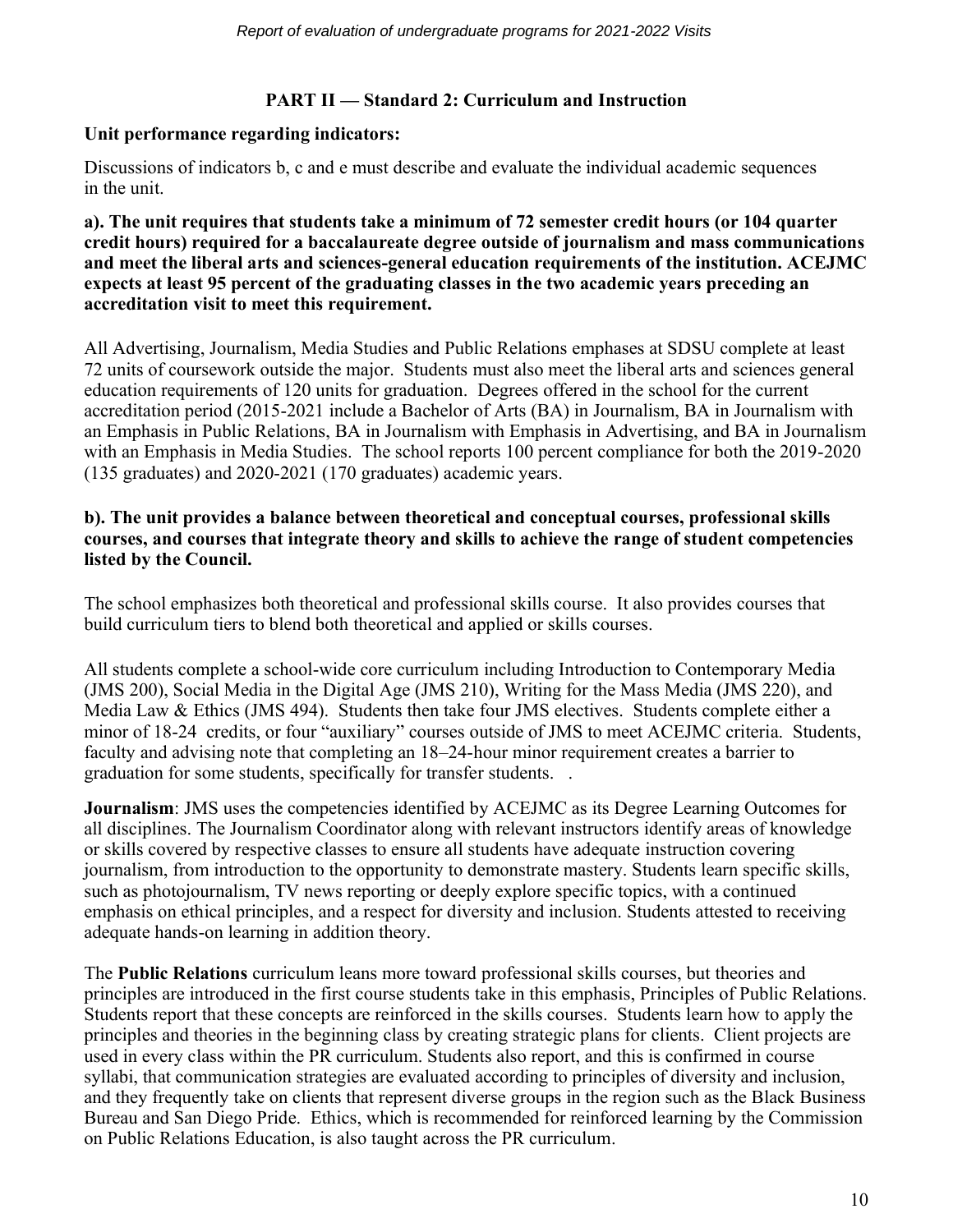**Advertising:** The Advertising sequence moves through three semesters of coursework following completion of the JMS core curriculum. Courses move from Principles of Advertising (JMS 460), Advertising Strategy and Social Media (JMS 462), Advertising Research (JMS 560, Advertising Creative (JMS 562), to a final campaigns capstone course (JMS 565). Students in the capstone can fulfill the requirement in one of three ways including: 1) Completing a case study; 2) Working with a selected local client; or, 3) Collaborating with SDSU's SAGE Project, a program within SDSU's Center for Regional Sustainability.

Advertising is the smallest in terms of number of majors of the four current emphases with 76 majors as of the 2020-2021 academic year. There are four advertising faculty members including two tenured professors, one of whom is in phased early retirement (in her first hear of a 5-year phased retirement at this writing), and two lecturers, one of whom also serves as the JMS advisor. Advertising students, while complimentary about course offerings and some faculty, express frustration with recent online course offerings due the pandemic, also limited faculty availability and hands-on interaction.

**Media Studies:** In previous visits the school chose not to accredit the Media Studies emphasis because it was an academic program. However, since the last visit, the school has infused several digital and social media skills classes into the specialization.

The current Media Studies specialization (which is expected to become a Media Studies B.A. next year) has six core courses: Digital Media Principles and Design; Principles of Media Studies; Research Methods in Mediated Communication; Media Technology and Society; Creative Uses of Emerging Media (capstone); and a choice between Social Media Community Leadership or Digital and Social Media Analytics. In addition, all students in the Media Studies track must take four other courses at JMS as well as Principles of Economics. The four JMS courses are: Introduction to Contemporary Media; Social Media in the Digital Age; Writing for Mass Media; and Media, Law and Ethics. A sixth requirement is passing the Writing Placement Assessment or completing an approved upper division writing course. Finally, students in the track are required to take four upper-level electives: either JMS courses or Learning Design and Technology courses.

#### **c). Instruction, whether on-site or online, is demanding and current, and is responsive to professional expectations of digital, technological, and multimedia competencies. Achievements in**

The school offers updated curriculum and course offerings to meet student and industry needs for digital, technology, multimedia and emerging media skills. An engaged and productive faculty is an asset to the school's commitment to ongoing coursework and curriculum innovation. At the university level, new courses now have a streamlined path into the curriculum and the university catalog since SDSU adopted a new curriculum and approval process enabling a one academic year turn-around for new course approval and catalog listing.

Examples of new courses added since the previous ACEJMC accreditation include Social Media and Community Leadership (2016) (JMS 418), Digital and Social Media Analytics (fall 2016) (JMS 428), Writing for Spanish Language (fall 2016) (JMS 434), Media, Technology and Society (fall 2016) (JMS 472), News and Social Media (fall 2018) (JMS 525), Media Entrepreneurship and Intrapreneurship (Fall 2019) (JMS 515), Selena and LatinX Media (fall 2021) (JMS453), and several new courses beginning in fall 2022 including Border Reporting (fall 2022) (JMS 555) and Intersectional Representation in the Media (fall 2022) (JMS 250). The expansion of Media Studies facilitates a renewed focus on digital and emerging media at both the theoretical and skills levels. Examples include Digital media Principles and Design (JMS 315) and Creative Uses of Emerging Media (JMS 492).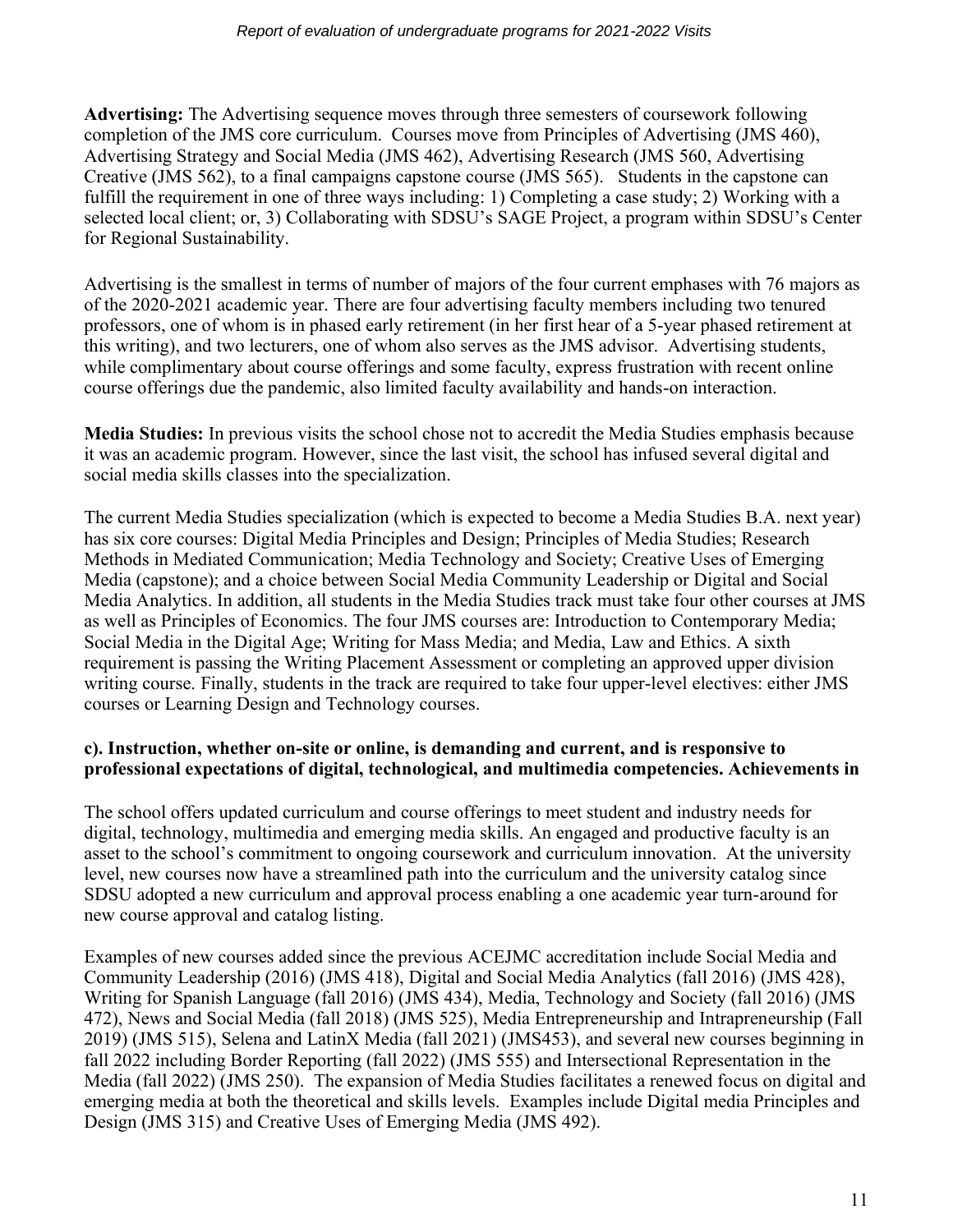Of note, and with an anticipated launch in fall 2023, the school plans to offer four BA degrees, one in each area of emphasis instead of the BA in Journalism with focus area options in Public Relations, Advertising, and Media Studies. Another update of relevance to the school, admissions and curriculum is the adoption of a new writing assessment test, the English Grammar Usage Mechanics Punctuation Program (EGUMPP) to replace the school's previous Grammar-Spelling-Punctuation (GSP) test. The new system both trains and evaluates language skills.

**Journalism:** The school maintains a group of core classes, prerequisites and a general focus that remains stable enough that university-level approval to changes in the curriculum are not necessary. This means that instructors are free to incorporate discussions and practice of latest technologies (social media, virtual reality, big data analysis, etc.) within an already approved and required framework for the curriculum. For example, in JMS 550 Multimedia Journalism (a capstone course), the instructor introduced iPads to his section of the course in spring 2016 and has been using them ever since as the primary tool the students use during the semester to tell their stories. Another course, JMS 315, at first was revamped from a focus on the practices of copy editing and design in print publications to "Digital Copy Editing and Design" and in 2015 became "Digital Media Principles and Design." This course now teaches fundamental aspects of multimedia design and has been required for all students in both the Journalism and Media Studies sequences since that year. JMS 415 Radio in the Digital Era, approved in fall 2018, spends a significant amount of attention on podcasting. JMS 525 News and Social Media, also approved in fall 2018, focuses on the use of social media for news producers.

A review of syllabi and interviews with faculty and students confirm that the curriculum is infused with contemporary practices **in public relations**. Some of this can be found in the JMS core, to include a required course on Social Media and the Digital Age. All projects incorporate social and new media. The traditional PR Writing course is now PR Media and Messaging to reflect the variety of messages produced in the class. The curriculum follows closely the recommendations of the Commission on Public Relations Education and includes a very rigorous and demanding capstone course that produces campaigns for clients. Syllabi include projects that are demanding and current with professional practices. Sample visits to classes revealed interactive learning with students taking the lead on presenting some material and participating in discussions.

**Advertising:** Syllabi and interviews with faculty show that faculty strive to keep course content relevant and current. Courses incorporate digital media and social media including digital and social media analytics. Advertising can benefit from the digital and emerging media skills course offered in Media Studies. Areas such as advertising analysis and social media analysis benefit from new udpates regarding digital analytic skills.

**Media Studies:** One of the faculty members involved in this specialization is an Adobe Ambassador who is tasked with being an evangelist of Adobe software throughout JMS. The result is that Media Studies students are being given cutting-edge instruction on digital media and social media. Students are appreciative of that instruction and both students and faculty in the specialization say the title Media Studies does not really indicate how many skills-based courses offered to the students both in the required courses and the electives. Additionally, administrators across campus heap praise on the faculty and students who come out of this sequence for their digital achievements.

**d). Student-faculty classroom ratios facilitate effective teaching and learning in all courses; the ratio in skills and laboratory sections, whether on-site or online, should not exceed 20-1. (Campaigns classes are exempt from the 20-1 ratio.)** 

Skills courses do not exceed 20 students.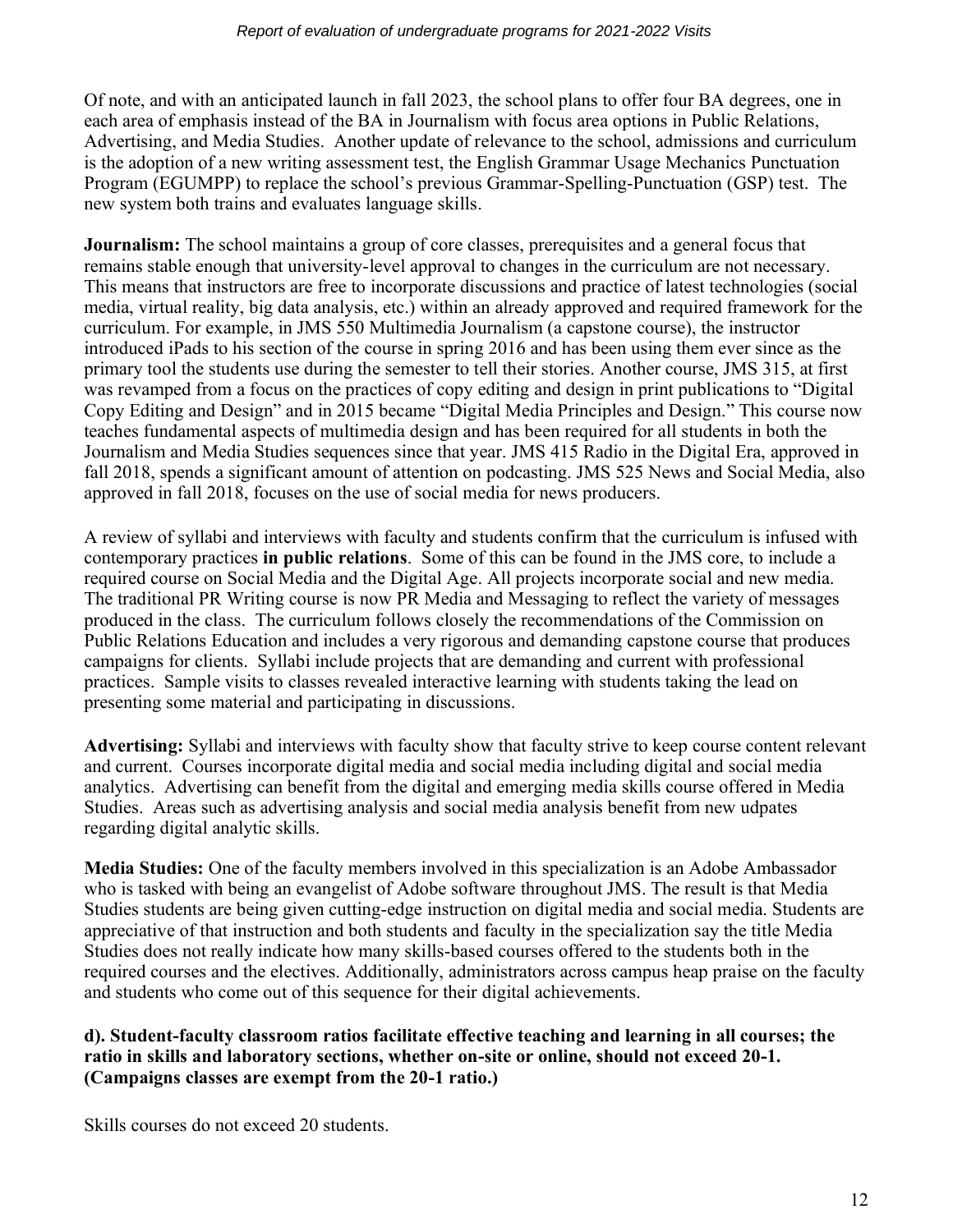#### **e). The unit advocates and encourages opportunities for internship and other professional experiences outside the classroom and supervises and evaluates them when it awards academic credit.**

While not required, internships within the JMS program receive academic credit and may also be paid, depending on the internship sponsor. Sponsors and the school evaluate JMS internships.

The school expanded its internship program guidelines to enable students to apply for internships earlier in their sequence as juniors and seniors. This change allows students to receive academic credit for up to two internships. The school encourages internships and professional experiences but does not require an internship. Students may take an internship course (JMS 490) as an elective. The class includes a portfolio review by alumni and professionals covering areas such as resume quality, project work, also feedback on an eight-10-minute presentation.

The internship course and portfolio review include a quantitative survey and provide for qualitative feedback. Some faculty report that this and the alumni survey conducted periodically, typically in this accreditation evaluation period approximately in two-year cycles.

**Journalism**: Internships are not mandatory, although most students who spoke with the site visit team said they want internships to be mandatory. The internship adviser, who also teaches a career-focused class, concurs with the students. Internship recordkeeping is extremely organized. Internship host sites include San Diego Magazine, ABC7, the mayor's office, eastgatevillage.com, the Official Black Magazine, KFMB Tegna CBS 8 and Modern Luxury Media. Company types include digital, nonprofits, marketing, social media, PR, podcasts, philanthropy, TV News and sports news. Students meet with their supervisors during the first two weeks of their internship to draw up an understanding of the work expected and learning objectives. Students at unpaid internship get academic credit for internships. Internship hosts must fill out an application to be approved to take part in the program.

Internships are not required for students **in the Public Relations** emphasis. However, students reported that they are strongly encouraged to do internships. The Glen M. Broom Center for Professional Development in Public Relations and the Public Relations Student Society of America chapter provide additional professional experiences such as bringing in professional speakers, creating shadow experiences and taking on clients for public relations campaigns. The Broom Center selects student fellows, taking special consideration for students of diversity, and provides additional experiences for them, such as the planned trip to New York to visit PR agencies and corporation.

**Advertising** students are not required to complete an internship. Students report some difficulty in connecting to internships. One student reported securing an internship on his own but then not being eligible for credit since the internship was not associated with the school.

Like students in the other JMS specializations, many students in **the Media Studies** sequence do not partake in internships even though they are encouraged to do so. Students say they wish the school would require internships. Nevertheless, faculty in the sequence to encourage their students to seek professional employment after graduation and have been quite successful in placing their graduates in a variety of media jobs.

# **SUMMARY:**

The school provides required and upper-level courses across four emphases: Journalism, Public Relations, Advertising, and Media Studies. The school and faculty review and update the curriculum frequently to provide relevant, current course content. Core and upper level required courses and electives include theoretical and professional skills content, with skills courses meeting ACEJMC requirements for limited student numbers. Students would like to see internships required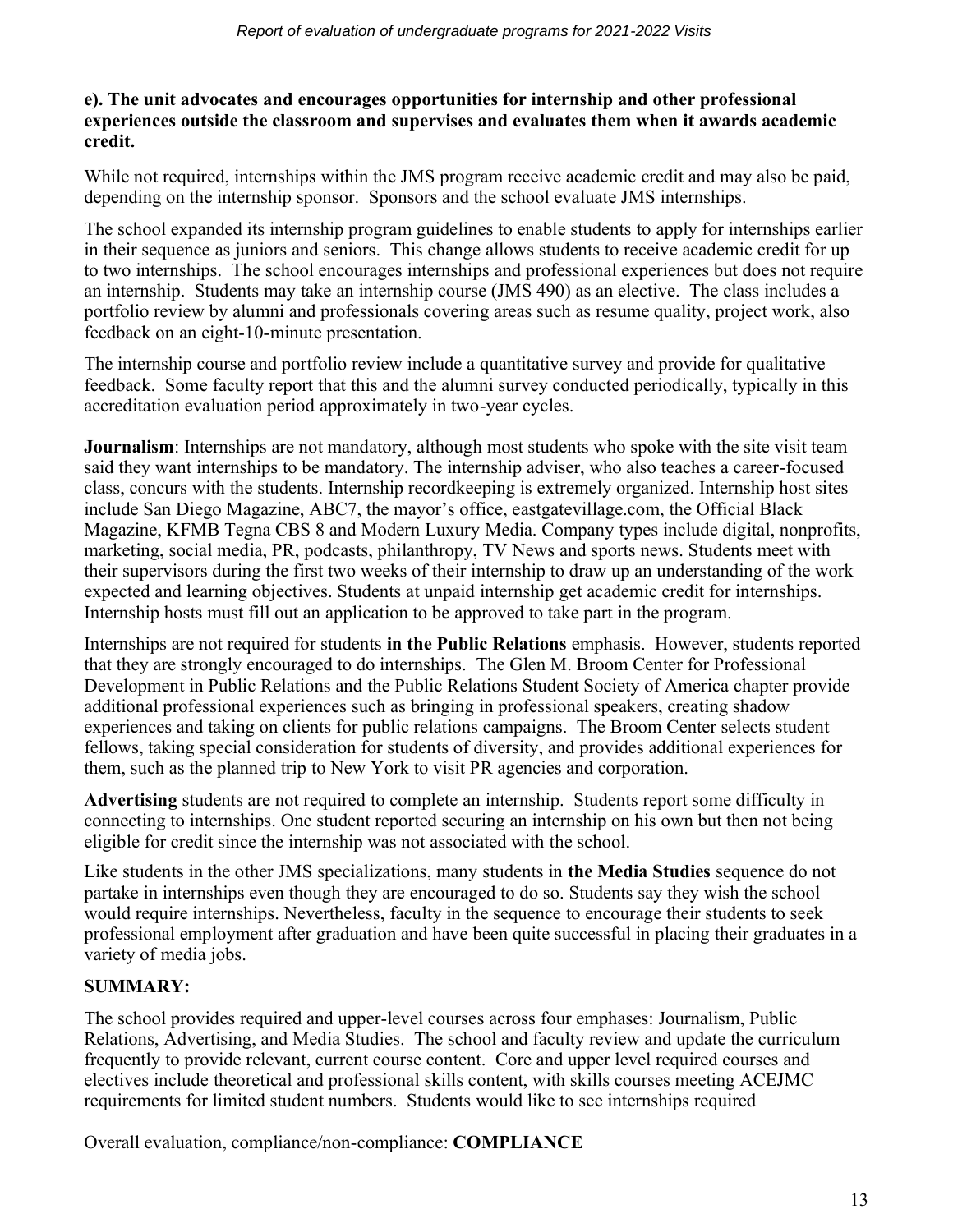## **PART II — Standard 3: Diversity and Inclusiveness**

**Unit performance with regard to indicators:**

**a). The unit has a written diversity plan for achieving an inclusive curriculum, a diverse faculty and student population, and a supportive climate for working and learning and for assessing progress toward achievement of the plan. The diversity plan should focus on domestic minority groups and, where applicable, international groups. The written plan must include the unit's definition of diversity and identify the under-represented groups.**

In February 2018, the University Senate approved a resolution requiring all units to create individual diversity plans by fall 2020. Any unit that was found noncompliant would not be able to conduct hiring. The deadline was moved at least twice because of COVID-19. The plan includes: JMS commitment to DEI ("in all that we do"); Assessment of student success (includes examination of underrepresented and domestic minority groups more likely to drop, fail or withdraw); planned curricular changes (revision of changes that have not yet been enacted and re-shaping of current curriculum to include anti-racist and DEI-focused projects); planned strategies and interventions (includes assessment); and accountability. A section of the school's mission and value statement, available online, is devoted to its commitment to diversity, equity and inclusion. The school's faculty adopted its Diversity and Inclusion Planning document in October 2021. SDSU's associate vice president for faculty and staff diversity, who was tasked with reviewing each of the university's 50 plans, told the site visit team, "JMS's plan was one of the better ones" and "exemplary."

#### **b). The unit's curriculum fosters understanding of issues and perspectives that are inclusive in terms of domestic concerns about gender, race, ethnicity and sexual orientation. The unit's curriculum includes instruction in issues and perspectives relating to mass communications across diverse cultures in a global society.**

The school has spent the past few years working diversity and inclusion into its curriculum. Examples include:

- •JMS 300 Principles of Journalism added Critical Race Theory
- •JMS 420 Public Affairs News Reporting added discussions revolving around social movements and how reporters should cover them
- •JMS 481 PR Media and Messaging created a website called PR Values [\(https://www.prvalues.com/\)](https://www.prvalues.com/), which is a place where the PR community can engage with relevant content that embraces diversity and inclusivity
- •JMS 550 Multimedia News Laboratory added a journalist of color assignment in which students find a professional journalist who is Black, Latinx or Asian and talk with them about issues of social justice and racial equity in the newsroom
- •JMS 596 PR Case Studies includes case studies that are specifically about race and equity

Specific courses are globally focused. Examples include:

- •JMS 424 Media in Latin America
- •JMS 450 Media and Culture
- •JMS 453 Selena and Latinx Media
- •JMS 454 Media and Brazil
- •JMS 574 International Advertising
- •JMS 591 Global Technology: Creativity and Innovation in Digital Age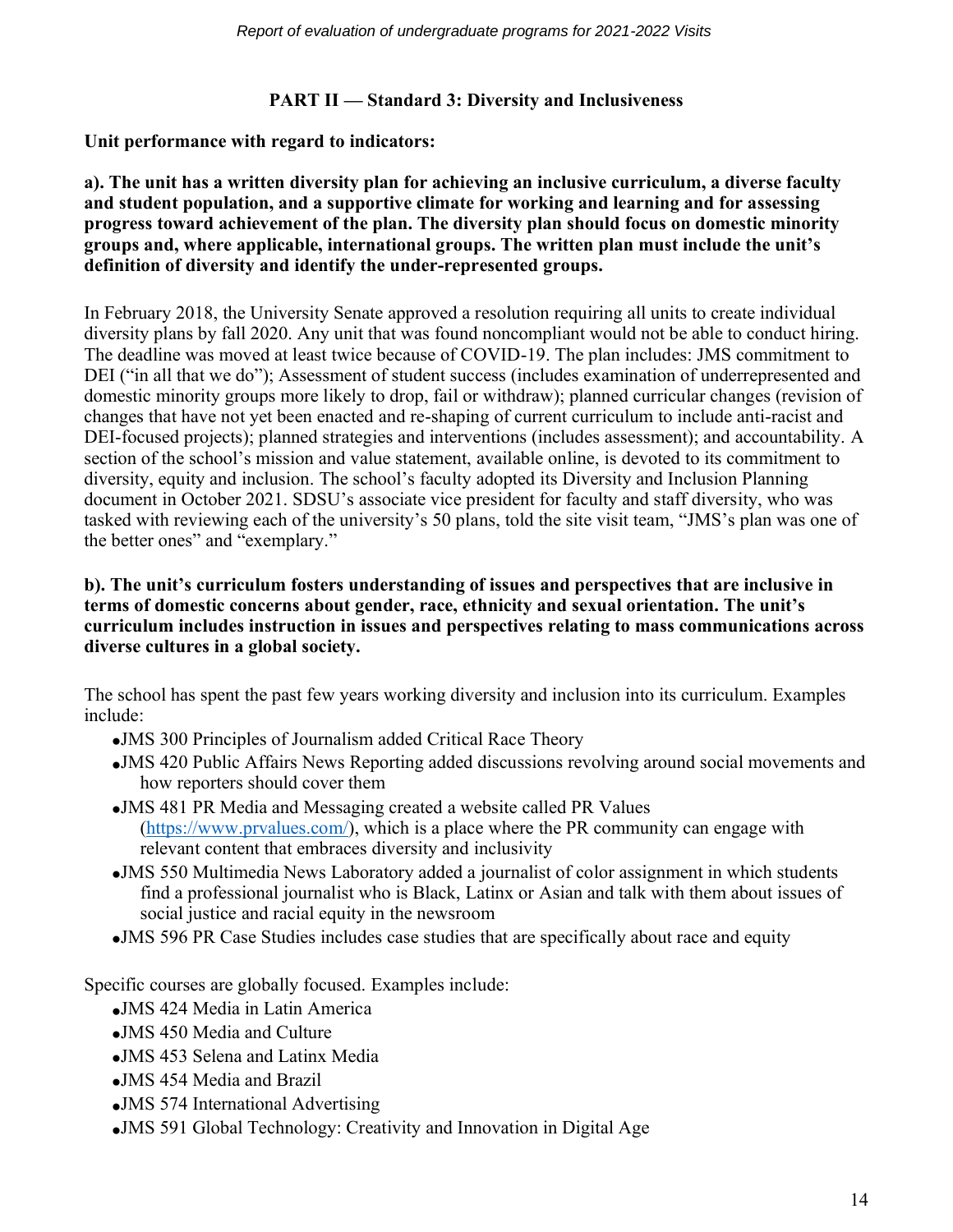In spring 2021, the school director launched "Beyond JMS" webinar series, bringing in speakers from around the country from diverse backgrounds and experiences. Speakers that semester included:

- •Sheetal Patel-Suresh, LinkedIn, "Rock Your LinkedIn Profile 1"
- •P. Frank Williams, SDSU alum/Emmy Award winning Producer/Director, "From Mesa to Hollywood"
- •Kelly Wilson, Warner Media, "Corporate Social Responsibility: Brands Doing Good"
- •Claudio Cabrera, NYT, "Using SEO to Drive Web Traffic"

The school also puts on Career Week Spotlight, in which panels in each discipline are convened for discussion about issues in the industry, including issues of inclusion and diversity.

In addition, Screening Circle, an extra- and co-curricular program, launched in spring 2021. Marketed to students like a book club, movies are shown as a way to take a piece of popular culture and use it as a way to engage with students and hold conversations about difficult topics. For example, HBO's Lovecraft Country was shown over three meetings; more than 300 students watched episodes then discussed themes found within — in particular, themes of race and gender as the show was set in the 1950s.

## **c). The unit demonstrates effective efforts to recruit women and domestic minority faculty and professional staff and, where feasible, recruits international faculty and professional staff.**

During the 2015 site visit, there were no Black faculty members. Since then, one black male has been hired as full-time faculty in a joint appointment with the Department of Communication. He was part of seven full-time hires since the last accreditation visit, including: three Latinx males, one Latinx female, one Asian female and one white female.

Hiring during the past three academic years break down accordingly:

# **2018-2019**

1 opening 53 applicants 28 females and 24 domestic minorities in applicant pool No offers made to females or domestic minorities

#### **2019-2020**

1 opening 48 applicants 30 females and 22 domestic minorities in applicant pool No offers made to females or domestic minorities

# **2020-2021**

2 openings 48 applicants 15 females and 9 domestic minorities in hiring pool Offers made to one female and one domestic minority — both accepted

**d). The unit demonstrates effective efforts to help recruit and retain a student population reflecting the diversity of the population eligible to enroll in institutions of higher education in the region or population it serves, with special attention to recruiting under-represented groups.**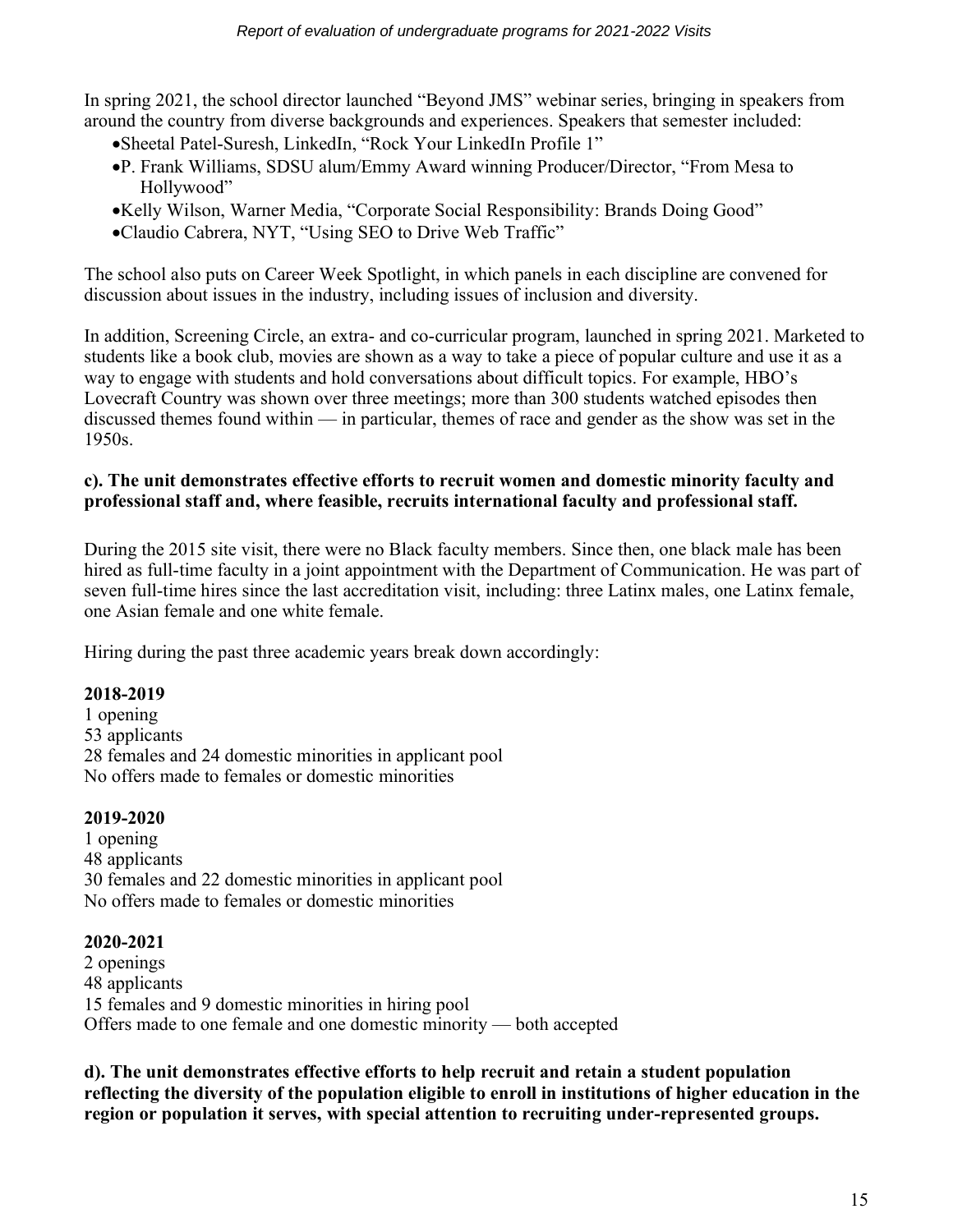Recruiting is handled entirely at the university level. The university markets toward students in the region, state and around the country, specifically focusing on marginalized communities. JMS's director assists in these efforts by speaking at recruiting events and sending email to all admitted SDSU students interested in majoring in Journalism and Media Studies.

JMS also records the Beyond JMS webinar series and JMS Career Week programming (both described above) to share with every community college in the region as well as high school coordinators of many student organizations. Sharing these events helped in gaining exposure with students who see themselves among the diverse group of speakers. These programs also work as a retention tool, creating spaces where students from marginalized communities feel noticed, welcomed and valued.

Also, JMS is the home of many professional organizations' student chapters, including PRSSA, NABJ, NAHJ and the newly formed AAJA chapter, of which the school's director is the adviser.

Other diversity initiatives that include members from underrepresented groups were launched in 2021, including a Hispanic-Serving Institution-Historically Black Colleges and Universities initiative meant to strengthen ties; the first collaboration was with Hampton University (SDSU is an HSI institution with more than 27% Latinx student population). In this initiatives' first year, the Glen M. Broom Center for Professional Development in Public Relations expanded its annual student fellows program to include students from Hampton University; and COIL (Collaborative Online International Learning), modeled so that JMS would partner with universities around the globe, Zooms-in a guest professor to lecture a class and have students work on a small, collaborative project together. The first COIL university was in India.

The efficacy of these efforts is shown in the charts below: the first, from fall 2019 (the most recent data available), shows 96% of students from underrepresented groups continued after their first year at JMS. By comparison, the university's data from the same year indicates 89.4% continued. In the second chart, a similar pattern exists among transfer students.

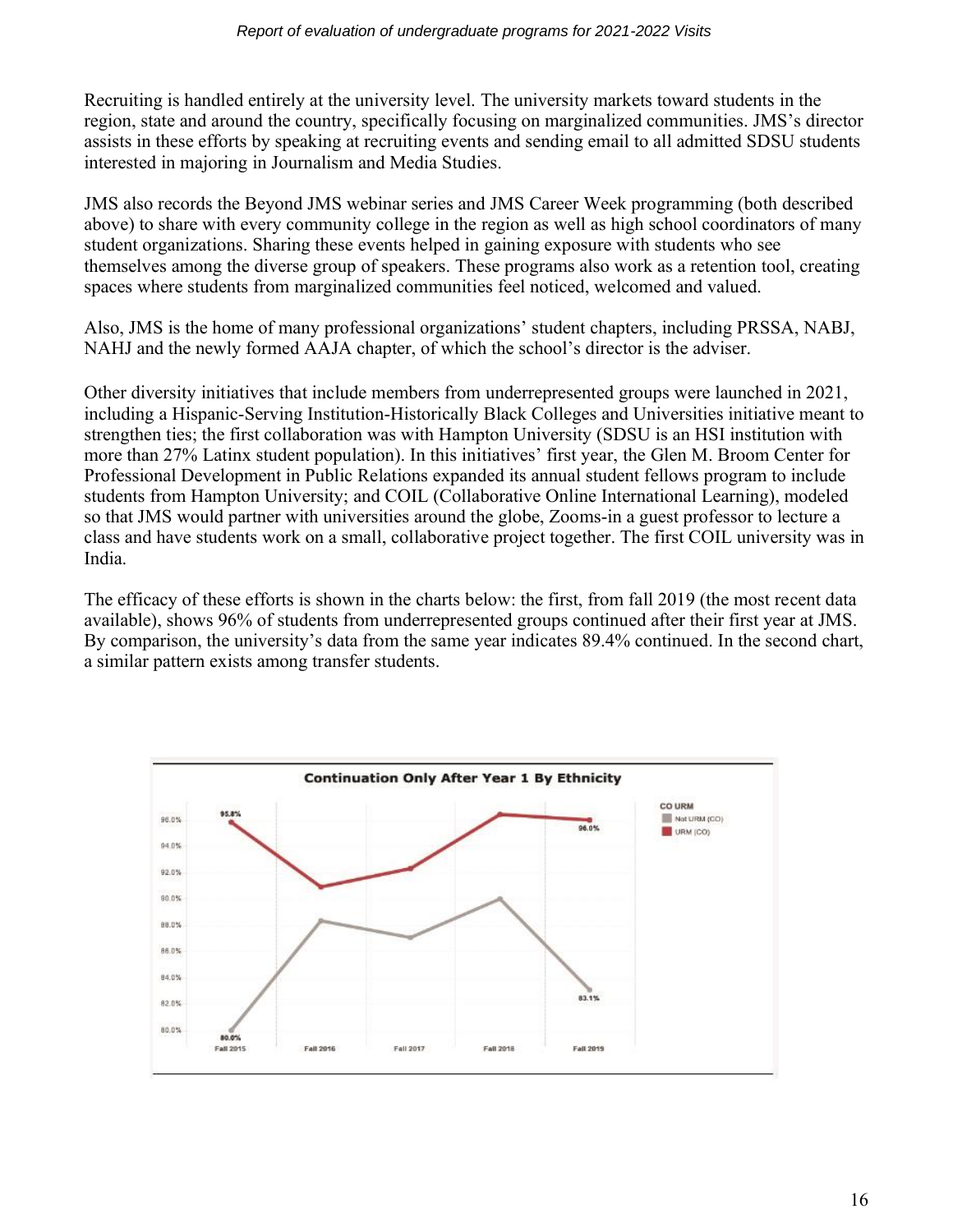

**e) The unit has a climate that is free of harassment and all forms of discrimination, in keeping with the acceptable cultural practices of the population it serves, accommodates the needs of those with disabilities, and values the contributions of all forms of diversity. Accreditation site visit teams will apply this standard in compliance with applicable federal and state laws and regulations, as well as the laws of the countries in which non-U.S. institutions are located.**

The school complies with the university's policies on affirmative action, sexual harassment and workplace violence. The university adheres to Title IX. The university has established specific policy statements and complaint resolution procedures for harassment and discrimination. Any member of the university community may report conduct that may constitute sexual harassment, sexual assault or sexual violence. If students, faculty or staff are being subjected to unwelcome sexual advances, requests for sexual favors or subjected to verbal or physical conduct of a sexual nature, they are urged to contact the appropriate authorities. All syllabi include statements about accessibility and other student support services. All new faculty and staff receive training on how to avoid committing harassment and discrimination, and on how to report violations of university policies and the law. Students are informed of their rights and responsibilities, and receive training about filing complaints, policies, and procedures.

#### **SUMMARY:**

The unit has a written diversity plan with metrics for achieving an inclusive curriculum, a diverse faculty and student population. The unit's curriculum fosters understanding of issues and perspectives including gender, race, ethnicity and sexual orientation. Faculty has grown more diverse since the 2015 visit, when no faculty member identified as Black. Now there is one full-time shared Black faculty member. Recruiting and retention of overall diverse student populations is a top priority. The university adheres to Title IX and has established specific policy statements and complaint resolution procedures for harassment and discrimination. Any member of the university community may report conduct that may constitute sexual harassment, sexual assault or sexual violence.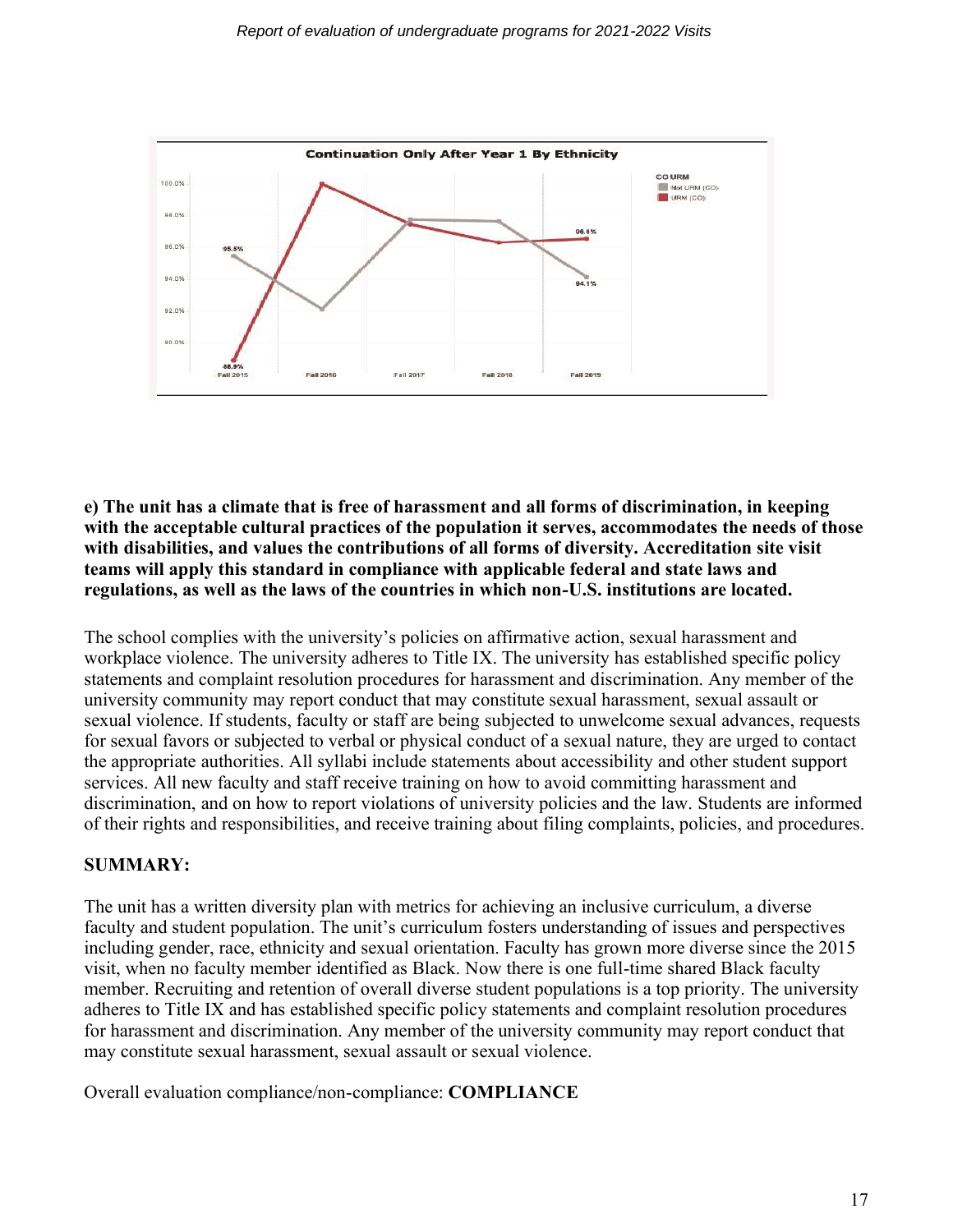# **Table 6. Faculty Populations, Full-time and Part-time**

|  |  | Table 6a: 2020-21 Full-time Faculty |  |
|--|--|-------------------------------------|--|
|--|--|-------------------------------------|--|

| Group                                  | Female | % of Total<br><b>Faculty</b> | Male           | % of Total<br><b>Faculty</b> |
|----------------------------------------|--------|------------------------------|----------------|------------------------------|
| Black/African American                 | 0      | $\Omega$                     | $\theta$       |                              |
| White                                  | 5      | 33.33%                       | 3              | 20%                          |
| American Indian/Alaskan native         | 0      |                              | $\theta$       |                              |
| Asian                                  | 4      | 26.67%                       | 0              |                              |
| Hispanic/Latino (any race)             |        | 6.67%                        | $\overline{2}$ | 13.33%                       |
| Native Hawaiian/other Pacific Islander | 0      |                              | $\theta$       |                              |
| Two or more races                      | 0      |                              | $\theta$       |                              |
| Other race                             | 0      |                              | $\theta$       |                              |
| International (any race)               | 0      | $\Omega$                     | $\theta$       |                              |
| Total                                  | 10     | 66.66%                       | 5              | 33.33%                       |

# **Table 6b: 2020-21, Part-time/Adjunct Faculty**

| <b>Group</b>                           | Female   | % of Total<br><b>Faculty</b> | <b>Male</b>    | % of Total<br><b>Faculty</b> |
|----------------------------------------|----------|------------------------------|----------------|------------------------------|
| Black/African American                 |          | $4.55\%$                     |                | 4.55%                        |
| White                                  | 8        | 36.36%                       | 7              | 31.81%                       |
| American Indian/Alaskan native         | 0        | $\Omega$                     | $\theta$       | 0                            |
| Asian                                  | $\theta$ |                              | $\Omega$       | 0                            |
| Hispanic/Latino (any race)             |          | 4.55%                        | $\overline{2}$ | 9.52%                        |
| Native Hawaiian/other Pacific Islander | 0        | 0                            | $\overline{0}$ | $\Omega$                     |
| Two or more races                      |          | 4.55%                        |                | 4.55%                        |
| Other race                             | $\theta$ | $\Omega$                     | $\theta$       | $\Omega$                     |
| International (any race)               | 0        | 0                            | $\Omega$       | 0                            |
| Total                                  | 11       | 60.0                         | 11             | 100.0                        |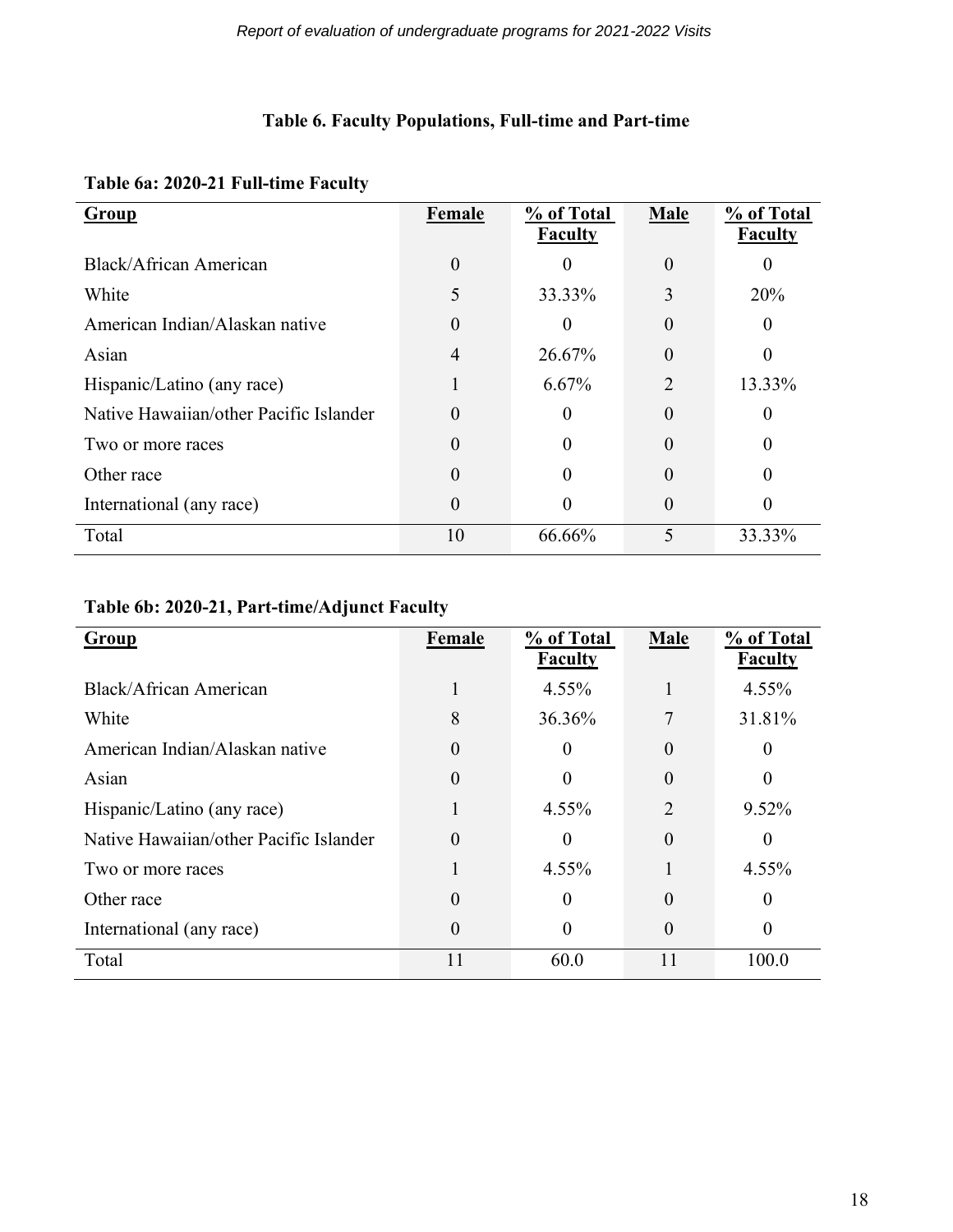# **PART II — Standard 4: Full-Time and Part-Time Faculty**

#### **Unit performance with regard to indicators:**

## **a). The unit has written criteria for selecting and evaluating the performance of all full-time and part-time faculty and instructional staff**.

The School of Journalism and Media Studies follows the overall policies of San Diego State University when it comes to appointing full-time, tenure-track faculty.

The department selects a search committee comprising at least three tenure-track faculty members. The director suggests a search chair who then consults with the director about the two remaining search members. All steps in the process must be approved by the university's Office of Employee Relations and Compliance. After three finalists come to campus, a hiring recommendation is made by the search committee, though the dean makes the final decision. The current dean has not overridden the search committee's recommendation.

The hiring of part-time instructors is less rigorous, based on generic job descriptions though the department has a stable group of adjuncts. There are no formal criteria for the selection of adjuncts, who are chosen by the director on an as-needed basis. The director says he runs by his selection of adjuncts to the full-time faculty who teach in the needed area.

Evaluation of tenure-track faculty for tenure and promotion is based on written criteria found in the JMS governance document. Part-time faculty are also reviewed based on that document.

#### **b). Full-time faculty have primary responsibility for teaching, research/creative activity and service.**

Full-time faculty teach more than 60 percent of the core and required courses, down about 10 percent from four years ago though the department expects those numbers to revert to the previous percentages based on two recent joint hires.

The full-time faculty also is primarily responsible for research activity with what it calls a teacherscholar model. The governance document mentioned above even lists the premier journals favored by the department though faculty members are free to publish in any journal they feel is appropriate.

Service is expected of all full-time faculty with reduced expectations for those on the tenure-track.

#### **c). Credentials of the unit's faculty represent a balance of professional and scholarly experience and expertise kept current through faculty development opportunities, relationships with professional and scholarly associations, and appropriate supplementation of part-time and visiting faculty.**

The department has 16 full-time tenured and tenure track faculty members and two full-time lecturers.

All 16 have Ph.D.s (one has an Ed.D.). The two lecturers have master's degrees.

Some of the full-time faculty also have extensive professional experience though many come from a purely academic background

The department also has 18 part-time faculty, most with advanced degrees and virtually all with extensive professional experience who serve to complement the scholarly backgrounds of the full-time faculty.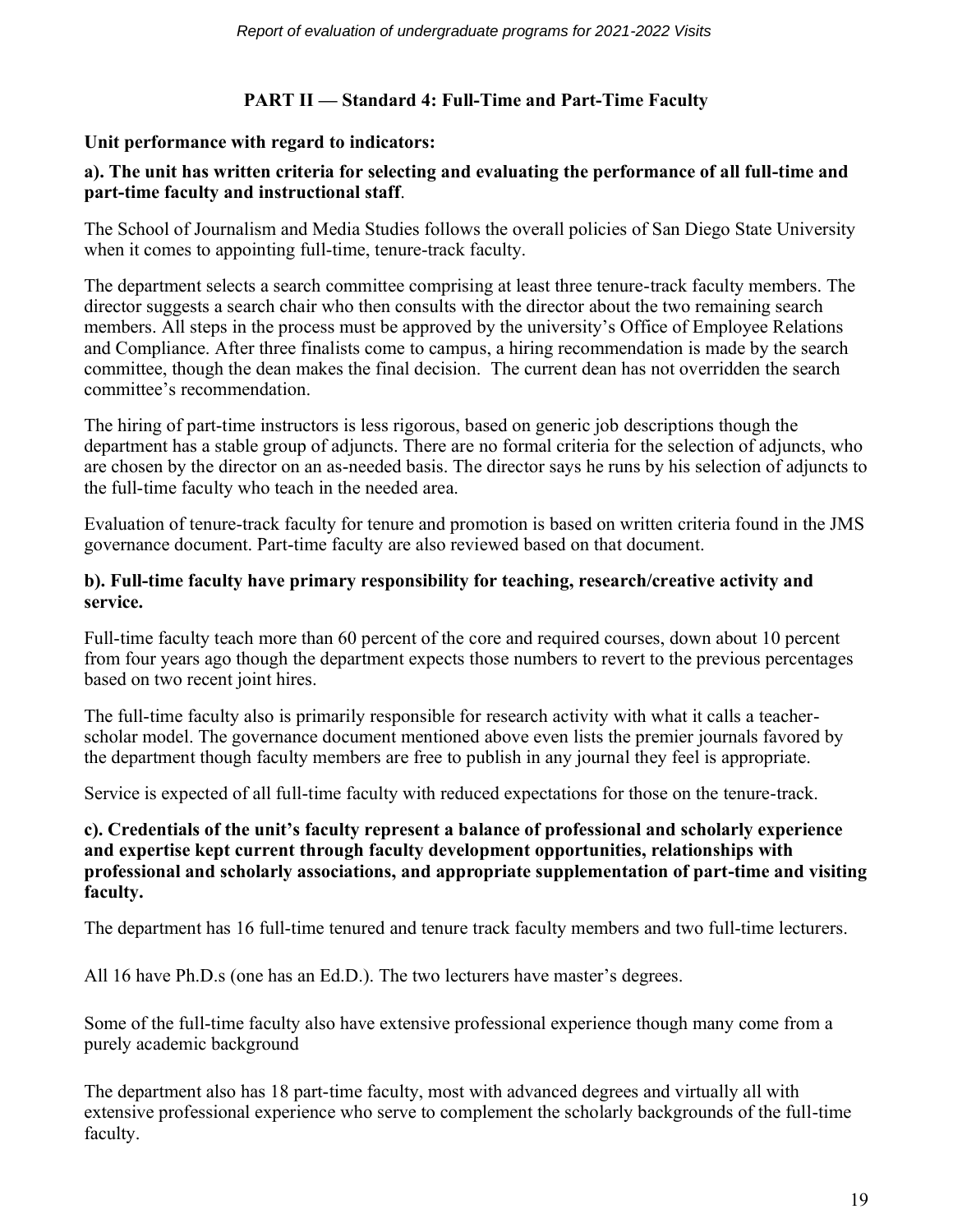Some members of the faculty and the outgoing dean of the college have suggested that the school consider hiring professors of practice to expose students to more professional expertise.

The university supplies substantial faculty development opportunities through its Center for Teaching and Learning, its Instructional Technology Services and its Digital Humanities Center.

#### **d). The unit regularly evaluates instruction, whether onsite or online, using multiple measures that include student input.**

Following at least one semester of teaching all faculty members are subject to an annual performance review. The review includes a personal statement, student evaluations, syllabi and reports of classroom visits. Tenured faculty go through a post-tenure review every three years.

# **e). The faculty has respect on campus for its university citizenship and the quality of education that the unit provides.**

The faculty has tremendous respect across campus. They are described as nationally known scholars who are friendly and great to collaborate with. One campus administrator called them "brilliant and innovative."

# **SUMMARY:**

The JMS full-time faculty teach the majority of the core classes offered by the school. The scholarly oriented faculty is supplemented by a steady group of adjuncts who bring professional credentials into the classroom. The JMS faculty has enormous respect across campus and by its students.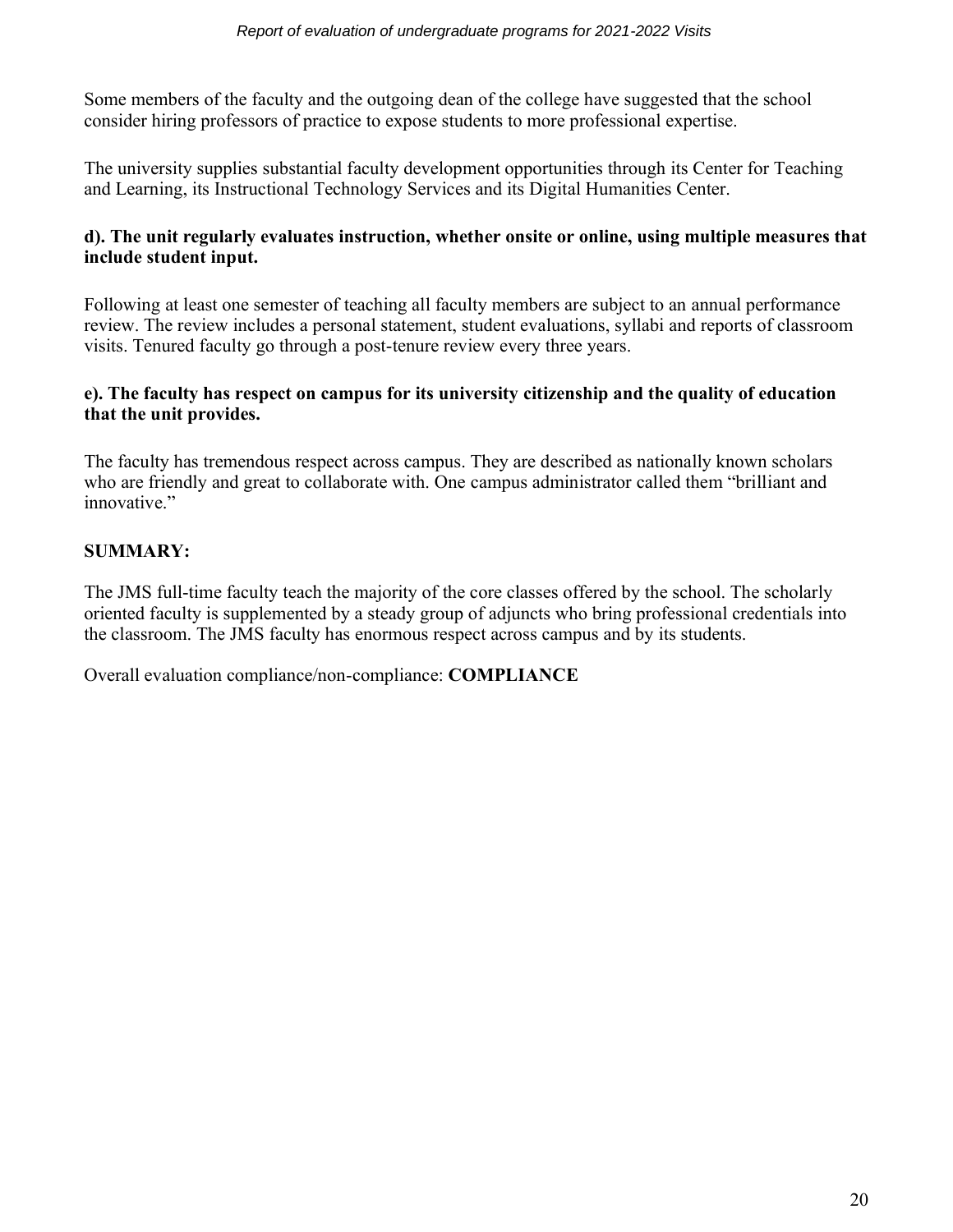# **PART II — Standard 5: Scholarship: Research, Creative and Professional Activity**

# **Unit performance with regard to indicators:**

# **a). The unit requires, supports and rewards faculty research, creative activity and/or professional activity.**

San Diego State University is classified as high research by the Carnegie Foundation so it sees faculty research as a critical component for tenure and promotion. As a result, the School of Journalism and Media Studies has a written policy as part of its governance document that spells out the importance of faculty scholarship, with an emphasis on external peer review. As part of that review, most of the weight is placed on refereed journal articles, refereed convention papers and refereed book chapters. The school also lists premier journals that are updated periodically based on the consensus of the faculty (the current list includes 16 journals).

The university encourages this activity through a University Grants Program that provides up to \$10,000 awards to junior faculty. In recent years, three faculty members have received five of those grants.

In addition, the College of Professional Studies and Fine Arts, of which JMS is a part, has a mentoring policy that matches tenure-track faculty with senior faculty members.

JMS also encourages faculty travel by generally funding attendance to two conferences per year as well as direct research funding.

## **b). The unit specifies expectations for research, creative activity and/or professional activity in criteria for hiring, promotion and tenure.**

The governance document clearly spells out the expectations for professional growth and scholarly research with publication in peer-reviewed outlets given the greatest weight. Also considered are major participation in grants and contracts that are competitively awarded. The school also considers professional publications but gives it substantially less weight and specifically says publication in popular or trade press is not sufficient to receive promotion or tenure.

# **c). Evaluation criteria for promotion, tenure and merit recognition account for and acknowledge activities appropriate to faculty members' professional as well as scholarly specializations.**

The school's Personnel and Peer Review committee use a variety of criteria in assessing promotion and tenure decisions with an understanding that such criteria should be broadly related to topics consistent with their teaching responsibilities and allow each faculty member to explain those research connections. Faculty are asked to describe the thematic links among the published articles they submit for review. The PPR committee also conducts post-tenure review of faculty every five years with elevated criteria based on their senior status.

#### **d). Faculty members communicate the results of research, creative and/or professional activity to other scholars, educators and practitioners through presentations, productions, exhibitions, workshops and publications appropriate to the activity and to the mission of the unit and institution.**

School faculty are active in various scholarly activities presenting to a number of conferences including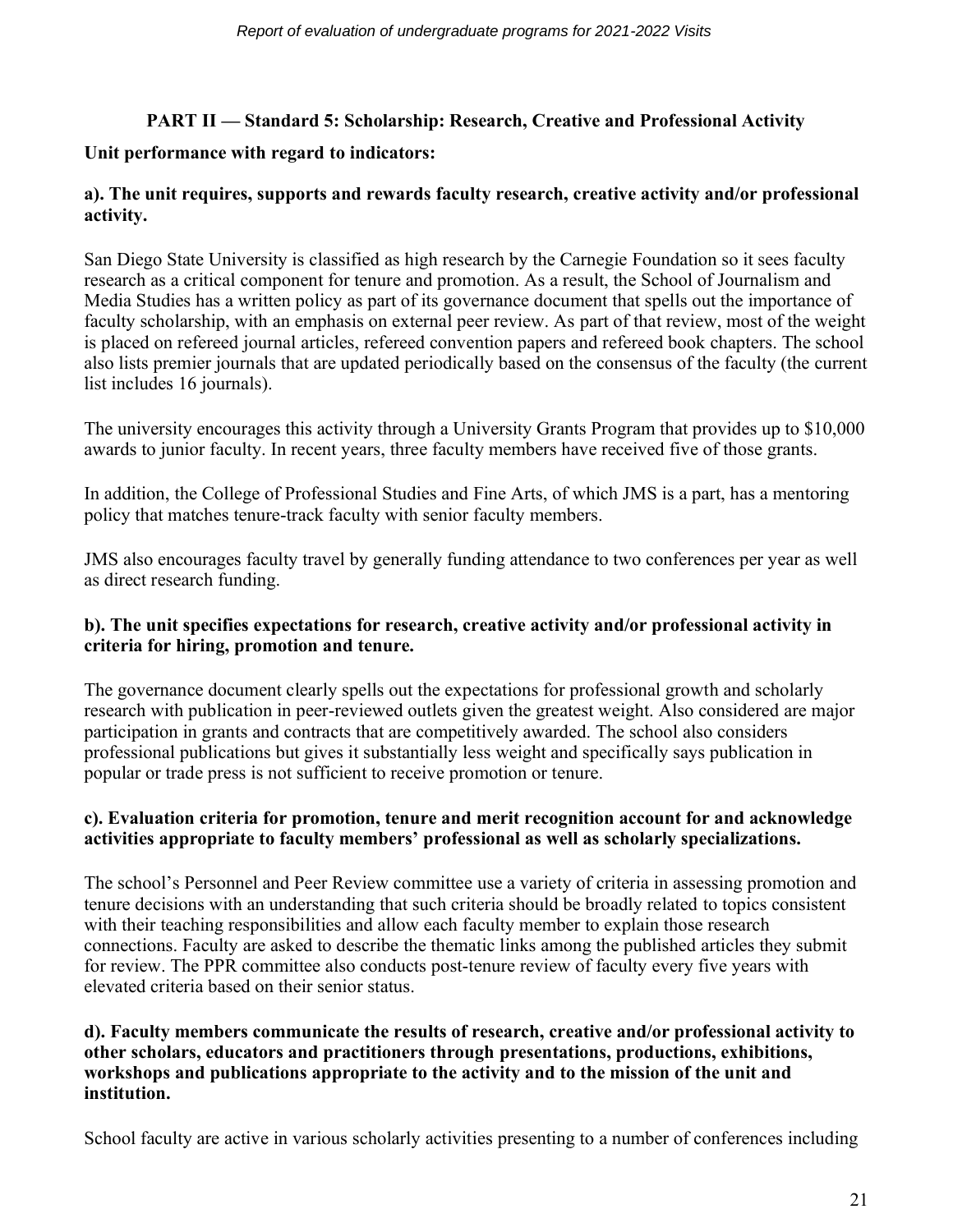AEJMC, BEA, ICA, NCA, the American Academy of Advertising and the International Public Relations Research Conference. However, there appears to be a dearth of professional or practitioner activities that would be beneficial to their students. Only one faculty member presented at the Society of Professional Journalists conference, and there doesn't appear to be any other professional presentations.

Since the last accreditation report the faculty has published an impressive 167 articles in refereed journals and 194 refereed conference papers.

#### **e). The unit fosters a climate that supports intellectual curiosity, critical analysis and the expression of differing points of view.**

The JMS faculty is exceptionally collegial and share teaching and research methods among themselves. One senior university administrator said, "The common theme is intellectual curiosity." Students also say that the classroom is a safe place for them to discuss controversial issues.

# **SUMMARY:**

Despite teaching on a 3-3 load, the JMS faculty is extremely productive when it comes to scholarly activity. The focus of faculty research is on scholarly output as opposed to professional work with suggestions to publish in preferred peer-reviewed journals. There are requirements for such research even past tenure because of post-tenure review.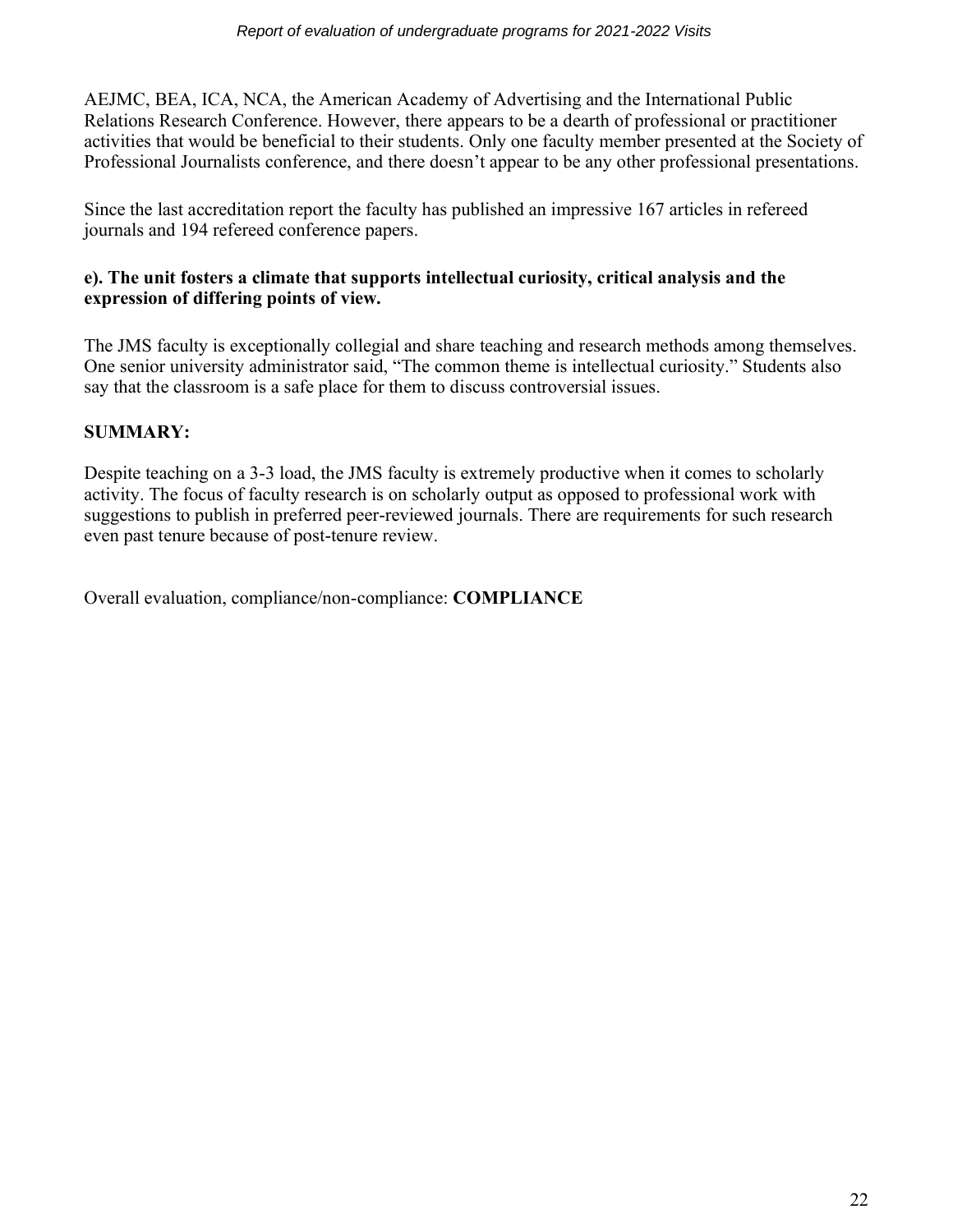|                                       |                | Individuals    |                |                |                |
|---------------------------------------|----------------|----------------|----------------|----------------|----------------|
| Scholarship, Research, Creative and   | Total          | Full           | Associate      | Assistant      | Other          |
| <b>Professional Activities</b>        | from           | Professors     | Professors     | Professors     | Faculty        |
|                                       | Unit           |                |                |                | $\ast$         |
|                                       | $\ast$         |                |                |                | $\ast$         |
| Awards and Honors                     | 36             | 12             | 18             | $\overline{2}$ | $\overline{4}$ |
| <b>Grants Received Internal</b>       | 13             | 5              | 6              | $\overline{2}$ |                |
| <b>Grants Received External</b>       | 6              | 3              | $\overline{3}$ |                |                |
| Scholarly Books, Sole- or Co-authored | $\mathbf{1}$   | 1              |                |                |                |
| Textbooks, Sole- or Co-authored       | $\overline{7}$ | 6              | 1              |                |                |
| <b>Books Edited</b>                   | $\overline{4}$ | $\overline{2}$ | $\overline{2}$ |                |                |
| <b>Book Chapters</b>                  | 31             | 22             | 9              |                |                |
| Monographs                            | $\overline{2}$ |                |                |                | $\overline{2}$ |
| Articles in Refereed Journals         | 167            | 84             | 65             | $\overline{7}$ | 11             |
| Refereed Conference Papers            | 194            | 77             | 71             | 20             | 25             |
| <b>Invited Academic Papers</b>        | $\overline{4}$ | $\overline{4}$ |                |                |                |
| <b>Encyclopedia Entries</b>           | 1              | 1              |                |                |                |
| <b>Book Reviews</b>                   |                |                | $\mathbf{1}$   |                |                |
| Articles in Non-refereed              | 221            | 15             |                |                | 206            |
| Publications                          |                |                |                |                |                |
| Non-juried Creative Works             |                |                |                |                |                |
| Other (please specify)                |                |                |                |                |                |
|                                       |                |                |                |                |                |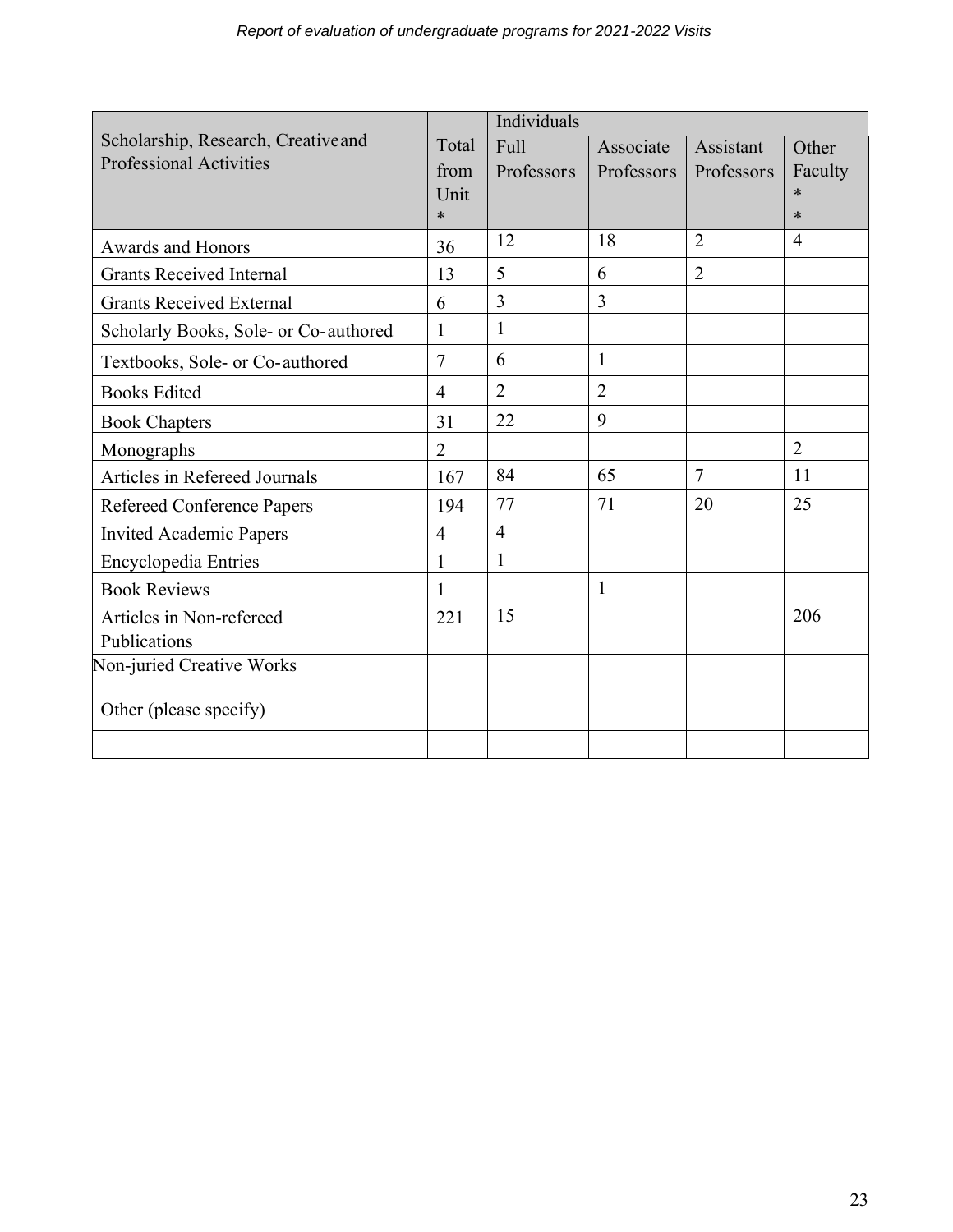# **PART II — Standard 6: Student Services**

#### **Unit performance with regard to indicators:**

#### **a). Faculty and/or professional advising staff ensure that students are aware of unit and institutional requirements for graduation and receive career and academic advising.**

At the time of the 2015 site visit, JMS had one faculty adviser — the JMS Advising Coordinator who oversaw the JMS Advising Center. The school utilizes Peer Advising — students trained by the coordinator — to help with advising. In addition to being tasked with administrative duties, the coordinator carried a 2/2 teaching load. While this structure remains in place, JMS has since hired a fulltime professional adviser.

Students in each discipline can also easily access detailed checklists available outside advisers' offices that inform them on mandatory courses and helps measure their progress toward graduation. The JMS Advising Coordinator works closely with the university graduation advisor to ensure that JMS seniors have a clear and concise understanding of what their remaining requirements are as they near their final semester at SDSU.

Students also are informed about registration/enrollment deadlines and other pertinent details regarding major requirements and curricular changes through a secure, internal website for comprehensive advising dissemination through the university's Canvas system. The "JMS Homeroom" is accessible only to enrolled JMS students and contains all the advising information students need, including checklists and other downloadable documents, links to important webpages and organized answers to frequently asked questions.

Academic advising is not mandatory at SDSU, unless the student is flagged as encountering academic setbacks. The university is piloting a mitigation program, called Mandatory Advising Project, that is described as "intrusive" advising. An example of intrusive advising comes from the university's Bounce Back Retention program (a spring-semester academic-support course designed to help students get off academic probation). Students in the Bounce Back Retention program are required to meet with an academic adviser each semester to ensure they are on track with their coursework and are progressive accordingly. Similarly, first-generation, low-income or at-risk college students receive personalized advising from SDSU's Office of Educational Opportunities and Ethnic Affairs. The plan is to assess "intrusive" advising for positive impact on students. Struggling students are often referred for advising by their instructors.

#### **b). Faculty are available and accessible to students.**

Students commented positively and consistently about their professors who made themselves available regardless of time or day of the week.

#### **c). The unit keeps students informed about the activities, requirements and policies of the unit.**

Students are informed about registration/enrollment deadlines and other pertinent details regarding major requirements and curricular changes through emails, flyers and JMS Homeroom.

As stated above, students must be proactive because advising is not a mandatory component of the university or school.

#### **d). The unit and the institution provide students with extra-curricular activities and opportunities that are relevant to the curriculum and develop their professional as well as intellectual abilities and interests.**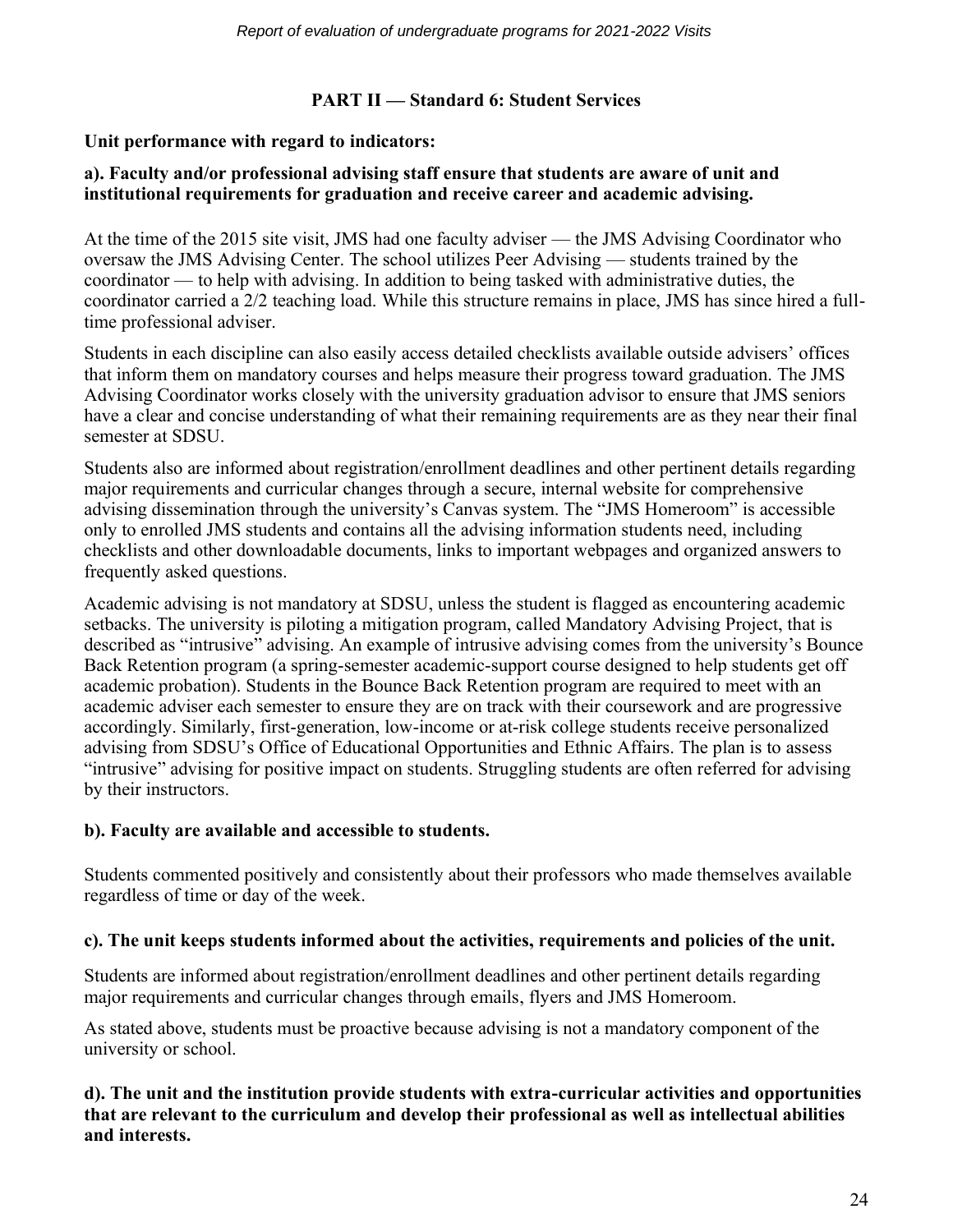Student media are independent of JMS.

Many journalism students gain portfolio material by reporting for the independent student publication, the Daily Aztec.

There is an independent student-run radio station, KCR, located on campus. Students design their own radio programming and many choose to do sports, news, entertainment and talk radio, in addition to the traditional news format. KCR programming streams live, online.

Several students noted that JMS does not have its own broadcast facilities, and they wish it did. Students use the facilities of the School of Theatre, Television and Film.

The school supports the following student professional organizations:

- •Public Relations Student Society of America
- •National Association of Black Journalists
- •National Association of Hispanic Journalists
- •Asian American Journalists Association
- •SDSU Advertising Club
- •Society of Professional Journalists
- •Kappa Tau Alpha

Other extra-curricular activities include:

- •Glen M. Broom Center for Professional Development in Public Relations
- •Beyond JMS (described in Standard 3)
- •Screening Circle (described in Standard 3)
- •IRE Week launched in spring 2020, IRE (Investigative Reporters and Editors) Week provides a week of workshops all related to investigative journalism, of which students might not get a lot of training in during their SDSU careers. COVID-19 interrupted the 2021 and 2022 iterations. The school intends on bringing it back.

#### **e). The accredited unit must gather, maintain and analyze enrollment, retention, graduation rates and other aggregate information for improving student services and reducing barriers to student success. The unit annually publishes retention and graduation information on its website.**

JMS makes publicly available information regarding student retention and graduation rates on its website under Public Accountability. It was last updated in August 2021.

# **SUMMARY:**

A professional advising staff provides students with career and academic advising and requirement for graduation. However, advising is not mandatory. Students have access to a secure, internal website for comprehensive advising dissemination through the university's Canvas system. Students also have extra-curricular activities and opportunities that are relevant to the curriculum and develop their professional as well as intellectual abilities and interest. The unit gathers, maintains and analyzes enrollment, retention, graduation rates and other aggregate information for improving student services and reducing barriers to student success.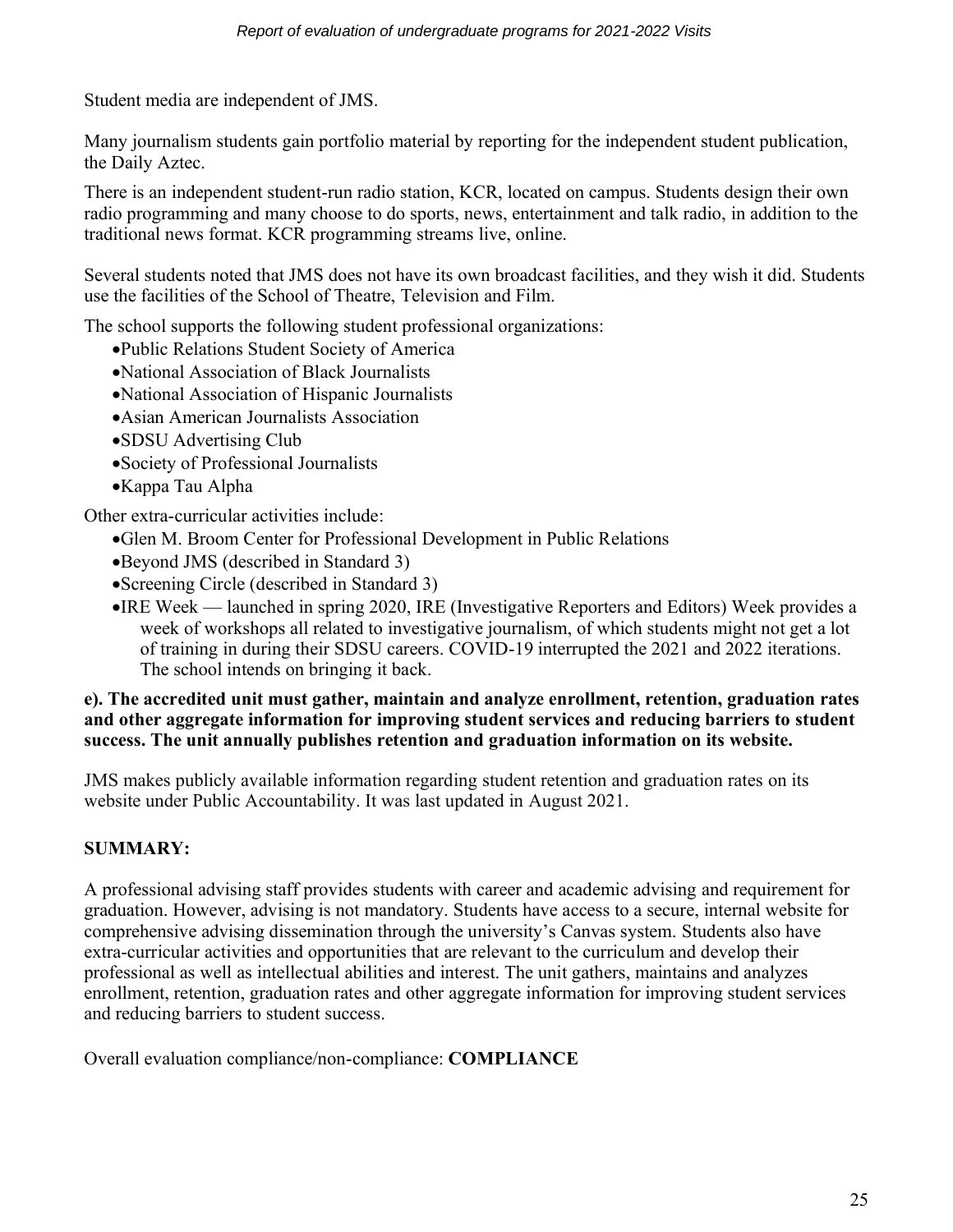# **PART II — Standard 7: Resources, Facilities and Equipment**

#### **Unit performance with regard to indicators:**

## **a). The unit has a detailed annual budget for the allocation of its resources that is related to its long-range, strategic plan.**

The budget is detailed but most of it is dedicated to salaries and benefits leaving limited unrestricted funds for addressing parts of its strategic plan. The plan acknowledges that fundraising is one of the key goals in order to reach the other goals.

#### **b). The resources that the institution provides are adequate to achieve the unit's mission. The resources are fair in relation to those provided other units.**

The PSFA dean allocates state funding for unit budgets according to its number of faculty and staff lines, Full-Time Equivalent Students (FTES) and competitive needs. Because the California State University system is unionized, the salary ranges are determined by the California Faculty Association for faculty, UAW for graduate students and California State Employees Association for staff. The school also receives funding from Continuing Education Revenue Funds (CERF) that are usually used to support travel, Equipment Funds generated from the California Lottery and from Non-State Funds such as interest from endowments and income generated from additional revenue streams.

The school reports a 3.3% increase from AY 2017-2018 (\$2,157,989) to AY 2020-2021 (\$2,232,411). Table 10, which shows a slight decrease in funding over a three-year period does not include the most recently reported budget year. It is remarkable to note that during a period where higher education budgets across the country have been negatively affected by COVID enrollments and state budget cuts, the school actually increased its budget over the last year. While many schools have hiring freezes, JMS is currently conducting a search for a new advertising faculty member.

The dean of PSFA is transparent with the funding formulas and amounts available to each unit in the college. A table that provided a comparison of funding per unit according to FTES indicates that the school receives a fair and equal amount compared to the other units in the college. Additional resources can be allocated any particular year depending on competitive needs.

Discretionary funds controlled by the unit to meet strategic needs are not plentiful and the director has to be selective and creative to meet these needs. The strategic plan was designed to address needs of the school with the understanding that there would be few additional resources.

#### **c). The facilities of the unit enable and promote effective scholarship, teaching and learning.**

In the spring of 2019, the school was abruptly uprooted from the building that had been its home for decades. During roof repairs, faculty experienced noxious fumes that caused some adverse health issues. The university decided to remove all faculty from the building the week before spring break and classes and office hours were held virtually for the rest of the semester. The building was off limits to faculty, students and staff while repairs were made. Before the end of the semester, the university provided temporary offices on the top floor of the Adams Humanities building. In the following months, the faculty of JMS ultimately decided to move into and remain in the new building and by fall 2019 the school began operating out of its new home.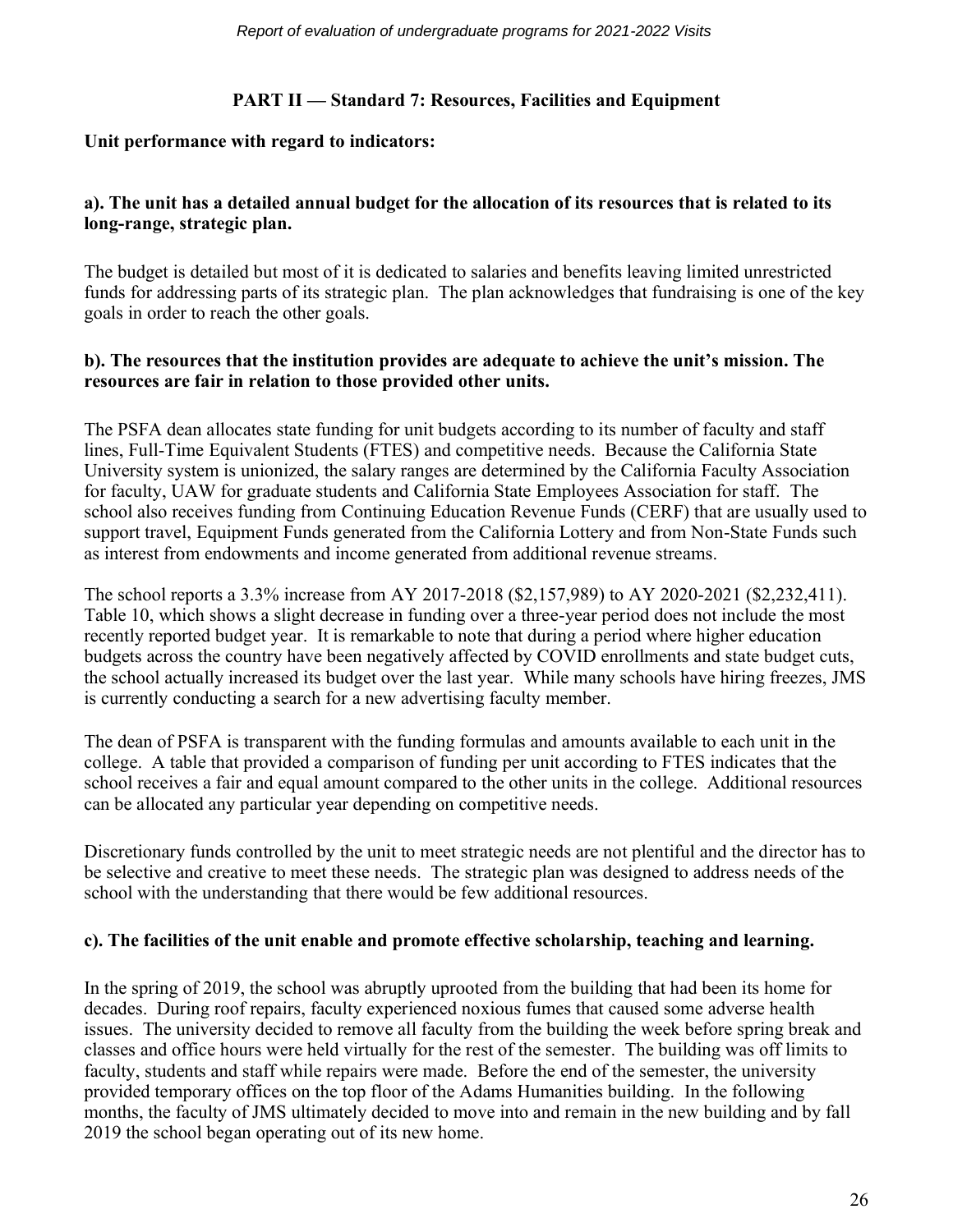It shares this space with two other units that were displaced from the previous building. Interviews revealed that some faculty still feel resentment at the way the situation was handled and miss the home that housed the school for so long. Others appreciate the change, as the new building provides offices with windows and some other amenities such as an open courtyard. The previous building was not without its faults, including no windows and aging HVAC and plumbing issues, but it did provide a strong sense of identity with a central office, renovated digital media labs, adequate storage space, and nearby classrooms. The current building does not have a "front office" space and only one classroom, requiring most faculty to teach in other buildings. The computer labs are currently located in a nearby building and the university has promised that the school will keep control of these rooms and that they will be improved in the future to more carefully match the labs in the previous building.

While the current facilities are not ideal, which is recognized by the school director and college dean, most of the faculty have moved past the loss of the old building, embraced the positive qualities of the new home and are focused on how to make it better. The director has secured more offices, storage space and other areas in the building, created a make-do front office in the hall way, and has worked with art students to paint a mural on an interior wall to help identify the space as the home of the school.

The students were not too concerned about the loss of the previous space. Although the group was made up primarily of juniors and seniors, very few remembered the old space. They said that dealing with COVID over the last two years has been more disruptive to a sense of community than has the change in facilities. Efforts by the school to provide virtual experiences, such as the Beyond JMS webinar that features local and national media professionals talking about careers and the Screening Circle showing films that address difficult themes and issues such as social justice and diversity, have positively impacted the students sense of community with the school.

#### **d). The institution and the unit provide faculty and students with equipment or access to equipment to support its curriculum and the research, creative and professional activities of the faculty**.

As mentioned above, the school has three classrooms housed in a separate building that it can use as computer labs. The labs are equipped with 15" iMac Pro laptops that students can check out from a nearby storage room. Faculty and students report that most students use their own computers because the university provides them with free access to the Adobe Creative Cloud suite thanks to a university partnership with Adobe. While the labs are not as nicely designed and furnished as their previous labs, the computer equipment is the same and they are able to meet their course objectives.

Faculty are provided with the computers and software they need for their curriculum preparation, scholarship and creative activities.

Students have access to nine Sony 4K PXW-Z90V and 14 Sony 4K FDR-AX33 video cameras, complete with tripods, light kits and microphones. The school also recently purchased 10 Cannon DSLR kits with lens kits, bags and stands. The video equipment is managed by the equipment checkout room operated by the school of Theater, Television & Film (TTF) but it belongs to JMS. The TTF also has a large television studio and control room with switcher, graphics system and sound board, that it makes available to students in broadcast news courses. The studio has a green infinity wall that allows for students to create virtual news sets. The JMS students also have access to the 15 editing bays controlled by TTF for audio and video editing. While the current arrangement is very amicable and JMS benefits from the expertise of the broadcast engineers in TTF, it desires to have a studio space of its own to give more frequent access to students.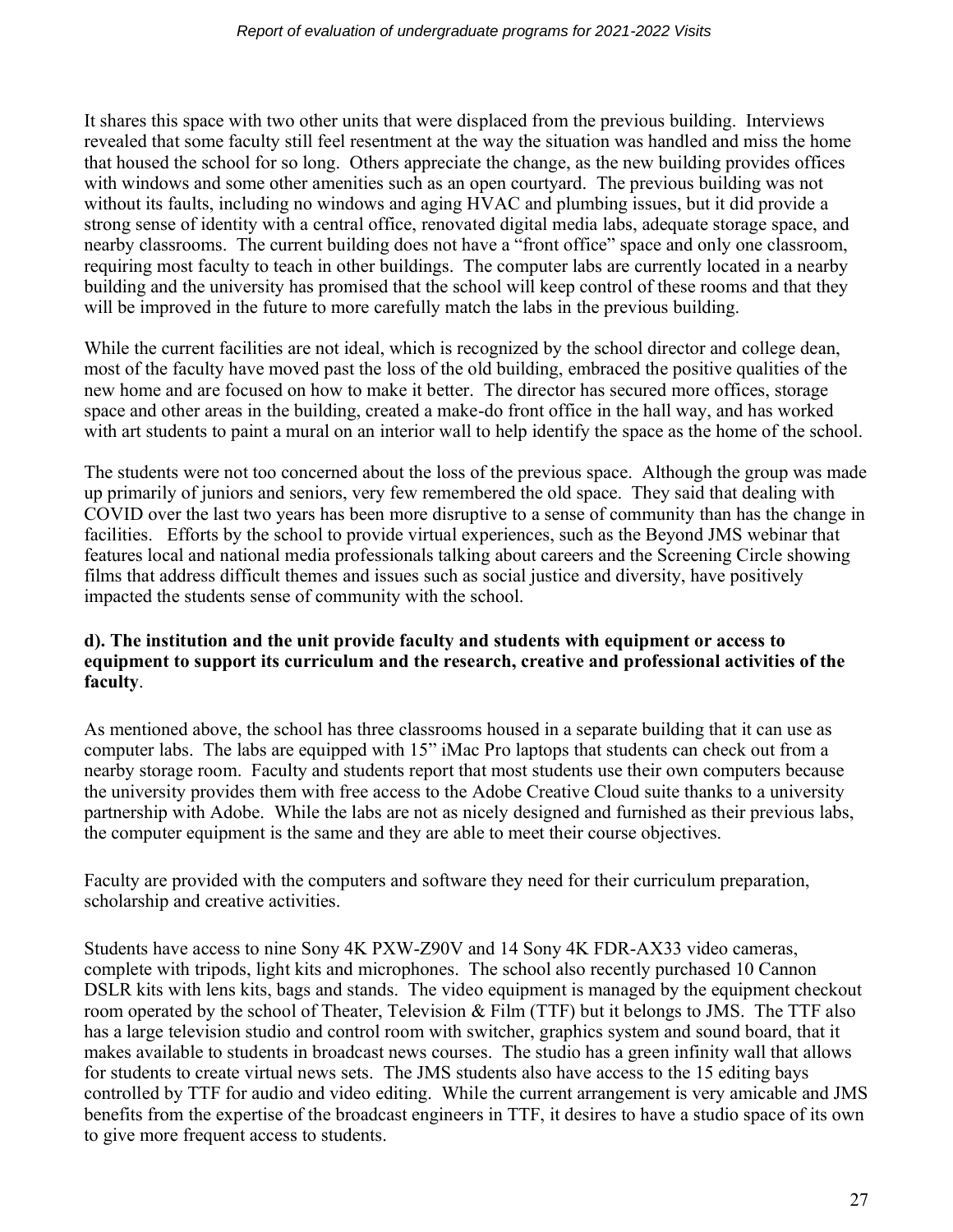#### **e). The institution and the unit provide sufficient library and information resources to support faculty and student research and professional development.**

The San Diego State University Library offers a variety of services and resources specifically designed to assist the SDSU teaching faculty. These resources include teaching support, research support, and collections. The library has a clearly designed website with clear directions to informational blogs and library references.

# **SUMMARY:**

The unit has a stable budget that is equitable to other units in the college. The budget has allowed it to address its most important resource needs, namely maintaining faculty lines and providing equipment to students. While the current facility is not optimal for its strategic plan and vision, the school director and faculty are adjusting and making the best of the situation.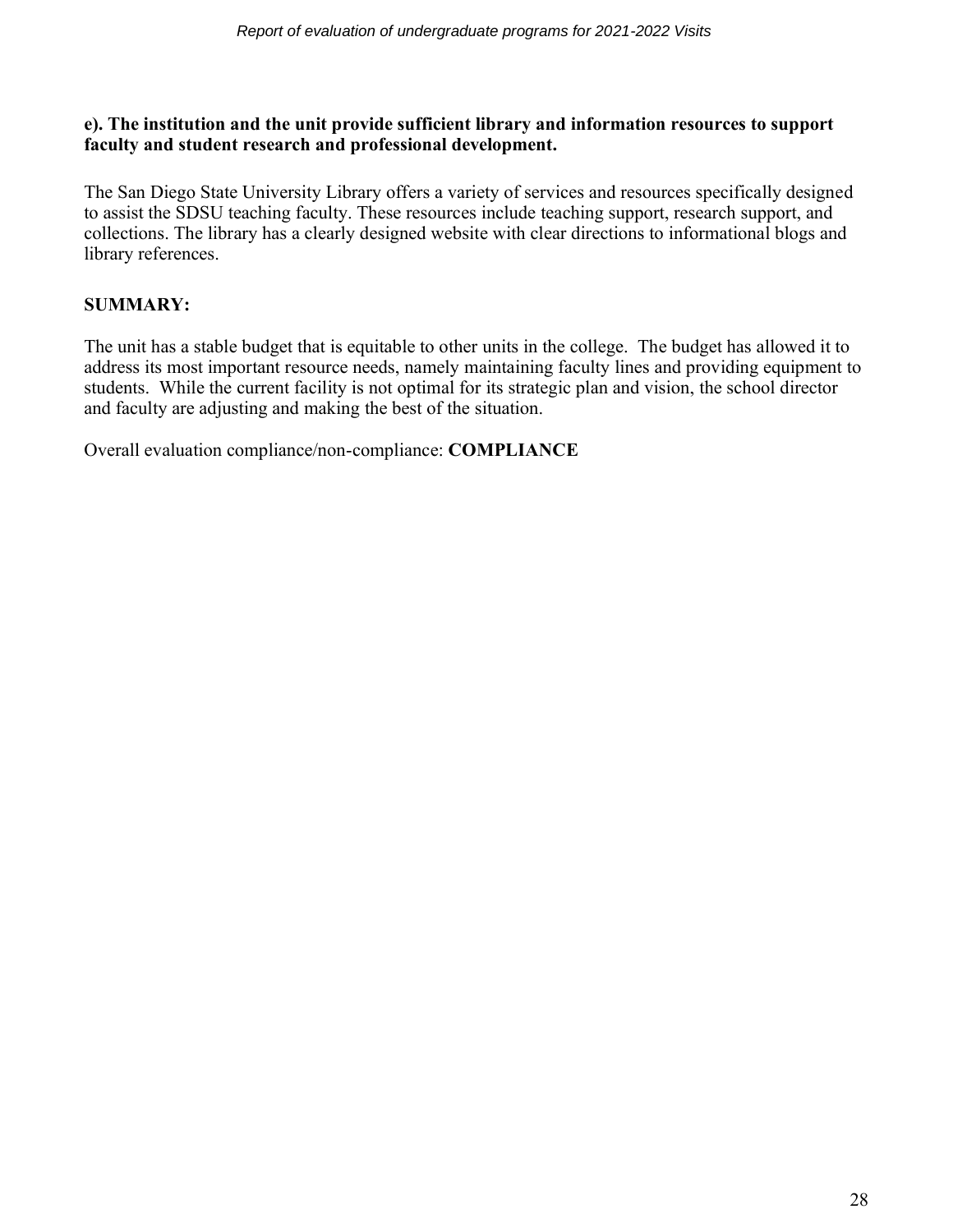# **PART II — Standard 8: Professional and Public Service**

#### **Unit performance with regard to indicators:**

#### **a). The unit consults and communicates regularly with its alumni and is actively engaged with alumni, professionals and professional associations to keep curriculum and teaching, whether onsite or online, current and to promote the exchange of ideas.**

JMS sends out an alumni newsletter three to four times a year. These newsletters contain a message from the school's director, a round-up of news articles related to the school, its faculty and students, and a list of upcoming events. In addition, the school sends out emails to its alums about 10 times per semester. The school also has an active social media presence.

JMS also launched a new advisory board this past fall with its first in-person meeting scheduled for later this semester.

The school says that local alumni routinely speak to classes and are particularly involved in the school's internship program. Last year the school also created an alumni career week as well as a new weekly series called "Beyond JMS Webinar Series" that showcases successful alums.

#### **b). The unit provides leadership in the development of high standards of professional practice through such activities as offering continuing education, promoting professional ethics, evaluating professional performance, and addressing communication issues of public consequence and concern.**

The school provides several continuing education activities such as a "How to Cover Race Workshop" in association with the Online News Association and a science writing webinar: "Decolonizing science writing" in association with the San Diego Science Writers Association. The school also has an emphasis on media literacy, including a "Disinfecting Disinformation" webinar series and a media literacy workshop. The school is active in the community and nationally in areas involving journalism, public relations and advertising.

#### **c). The unit contributes to the improvement of journalism and mass communication as academic disciplines by supporting the faculty's involvement in academic associations and related activities.**

Every full-time member of the JMS faculty is involved in academic associations or service to the industry either as members or in a leadership capacity. Improvement in journalism, public relations, advertising and media studies is a priority for the school, particularly as it relates to each faculty member's research agenda.

#### **d). The unit contributes to its communities through unit-based service projects and events, service learning of its students and civic engagement of its faculty.**

The school has been very involved in civic engagement through various projects and events. For example, the Glen M. Broom Center for Professional Development in Public Relations created two new databases: the Black Mass Communication Scholar database and the Broom Speakers Bureau, which is in collaboration with a faculty member at Temple University.

#### **e). The unit supports scholastic journalism through such activities as faculty workshops, visiting lectures and critiques of student work.**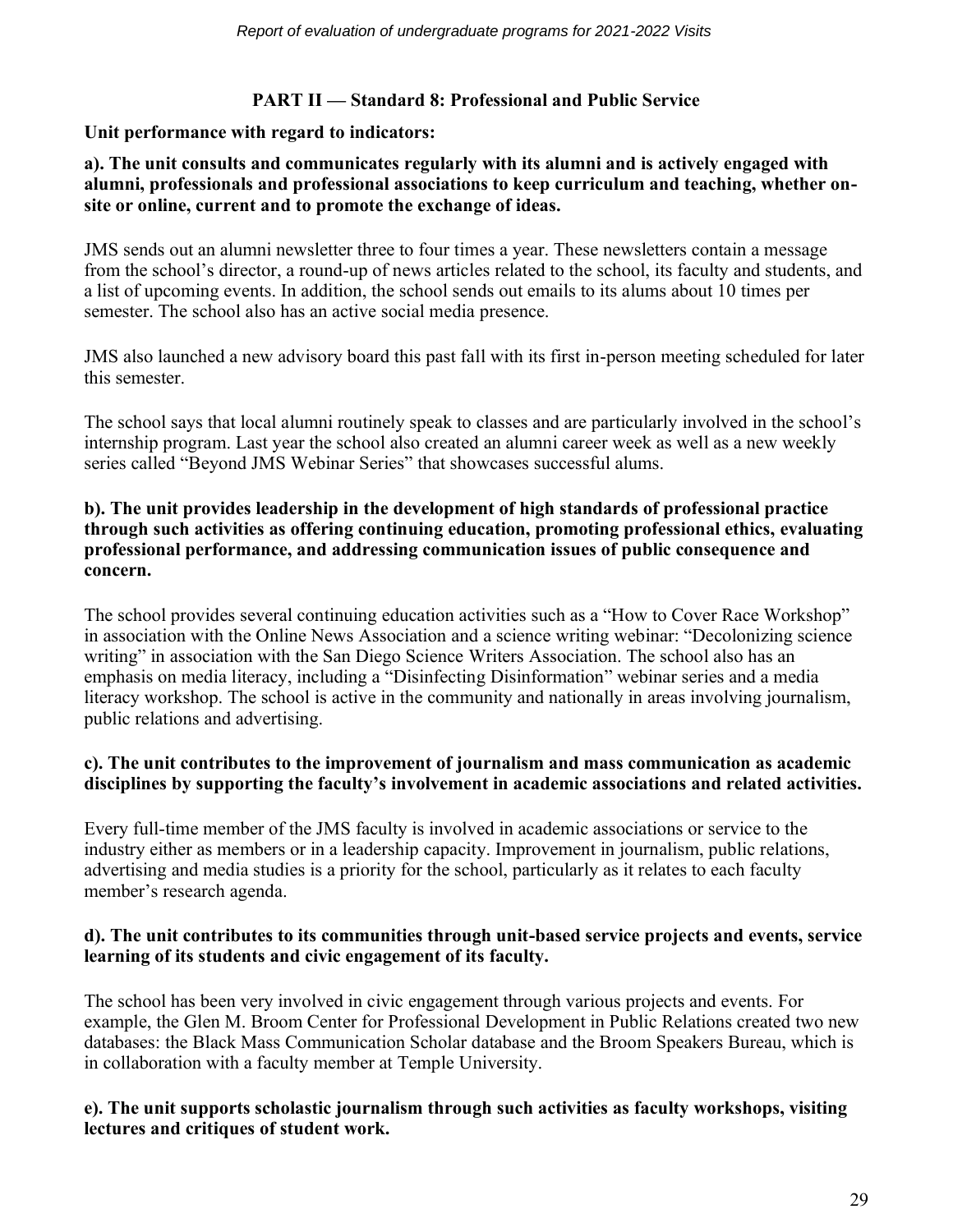The school's involvement with scholastic journalism has been sporadic and usually just one-time events as opposed to a consistent relationship. Even their one sustained effort—creating an after-school journalism club at a local middle school—has been put on hold. JMS said it has begun to develop new relationships with area high schools through a new initiative called Ignite Journalism that is designed to bring journalistic education to those local high schools that don't have journalism programs.

# **SUMMARY:**

Professional and public service appears to be part of the school's DNA, and it is involved with several scholarly associations and local and national workshops. The new director is in the process of creating a new alumni advisory board as well as having the school become more involved in local scholastic journalism efforts.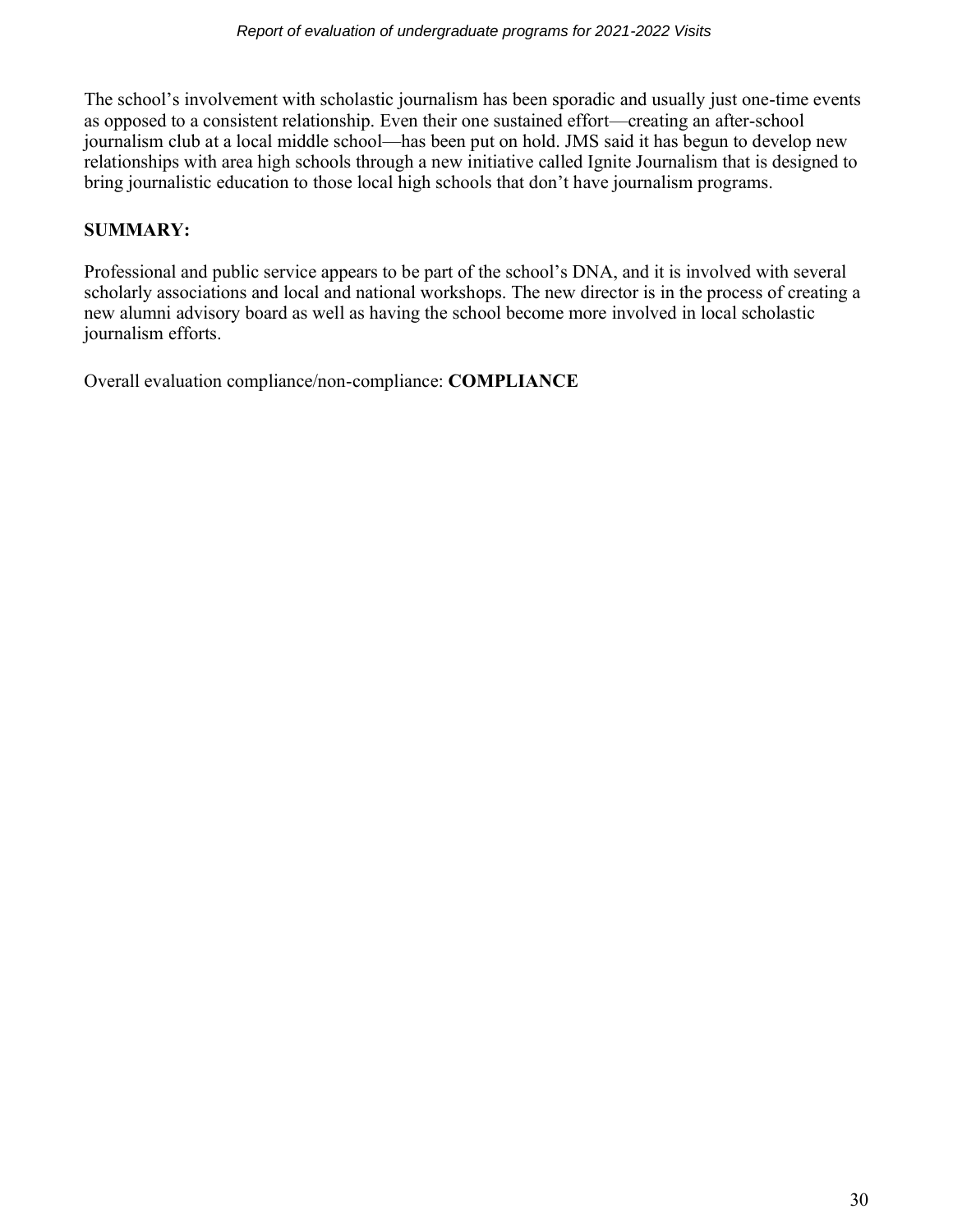# **PART II — Standard 9: Assessment of Learning Outcomes**

## **Unit performance regarding indicators:**

*The Accrediting Committee and Council seek site-team reports on assessment that are appropriately detailed for a judgment on compliance that is informed, fair and consistent from one team to another. Please respond to each of these questions in your report on indicators (a), (b) and (c):*

#### **a). The unit defines the goals for learning that students must achieve, including the "Professional Values and Competencies" of the Council.**

• Who is in charge of the assessment program (e.g., administrator, sequence coordinator or faculty committee)?

A full-time tenured professor is designated as the assessment coordinator. While the school does not have a formal assessment committee, faculty are involved in reviewing assessment data in a spring meeting.

• How has the unit verified that core and required courses cover all 12 of ACEJMC's professional values and competencies?

The school maps all core and required courses across five curriculum matrices. Matrices include: 1) school-wide (core curriculum); 2) Journalism; 3) Public Relations; 4) Advertising; and 5) Media Studies. Each matrix lists and maps required courses across the 12 ACEJMC professional values and competencies to correlate learning outcomes with syllabi. In 2018, the school added three reference markers to indicate the specific outcomes expected at each level of the courses: Introduced  $-I$ ; Developed – D; and, Mastered – M.

The matrices provide useful reference points for course development and teaching, although they are not linked to direct assessment methodology.

• How has the unit ensured that the syllabuses for these courses state learning outcomes that address the values and competencies appropriate for each course?

Faculty are responsible for aligning course learning outcomes in their syllabi with ACEJMC values and competencies. Most of the required courses assessed in the pre- and post-survey administered every semester link to learning outcomes and ACEJMC values and competencies. Some syllabi including electives or courses taught by adjuncts do not include ACEJMC values and competencies and/or learning outcomes

#### **b). The unit has a written assessment plan that uses multiple direct and indirect measures to assess student learning.**

• What direct measures of assessment does the unit use, where in the curriculum and when?

The school administers a pre-test/post-test online each semester as a direct assessment. The test benchmarks student performance on degree learning outcomes before students are admitted to the major, usually enrolled in JMS 200 (Introduction to Contemporary Media) and when students are near graduation in all four different capstone classes, as part of graduation requirements. The test includes questions that assess learnings from the core curriculum and includes five questions specific to each area of emphasis.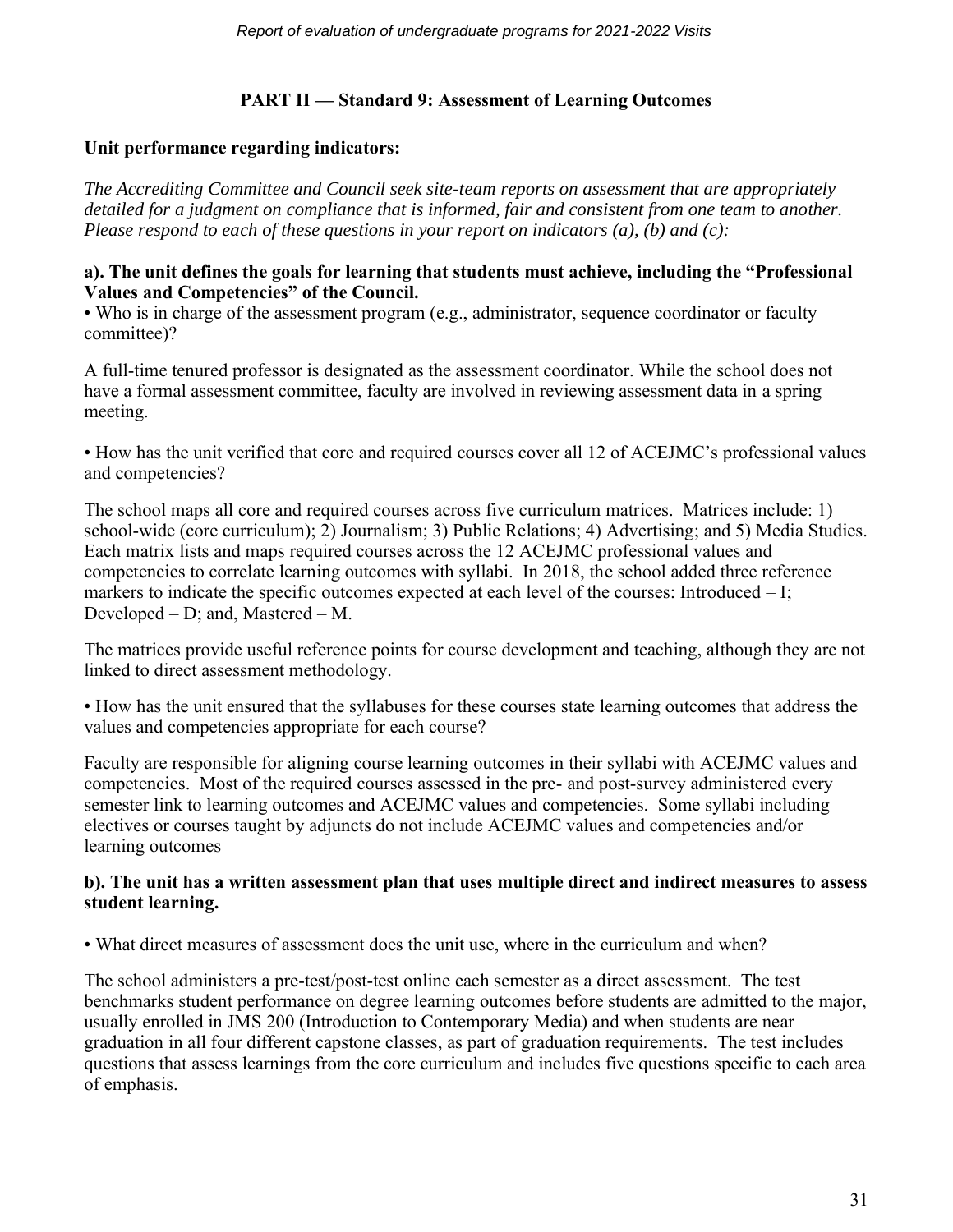The school also uses evaluation of student internship portfolio presentations as a direct assessment measure. Because the school does not require an internship or that students take an internship course, this direct assessment measure does not cover all students.

• What indirect measures does it use, where and when?

Alumni are surveyed regularly about how well the program prepared them for their careers. Alumni and media professionals in the community also participate in two- to three-person panels to evaluate students' professional skills and competencies, with results shared with the internship coordinator and school leaders. The school uses information on learning perceptions to adjust curriculum and to identify areas of opportunity for increased engagement with alumni.

• Are these measures effective for assessing ACEJMC's professional values and competencies?

The pre-test/post-test correlates to ACEJMC professional values and competencies and to syllabi in the required courses included in assessment.

The current assessment may not address larger opportunities to hear and understand student experience, concerns or needs beyond specific, granular areas of learning, including values and competencies. While the assessment instruments capture valuable quantitative data on both direct and indirect measures, an over-reliance on quantitative data coupled with weakened efforts to gather and incorporate qualitative feedback could miss findings that could benefit the school, faculty and students, particularly in assessing student skills and competencies.

#### **c). The unit collects and reports data from its assessment activities and applies the data to improve curriculum and instruction.**

• How does the unit collect and analyze the findings and identify unsatisfactory learning of specific values and competencies?

The pre-test/post-test uses rigorous statistical analysis to identify under-performing questions and areas. This data is then discussed among the faculty in the emphasis areas to identify ways of improving learning.

• What specific values and competencies had graduating classes not mastered satisfactorily?

Due to the lack of a required internship, the assessment coordinator closely worked with the internship coordinator regarding assessment of student professional skills and competencies. "Although our results have consistently shown student excellence in professional skills and competencies, we regularly gather feedback from our student body."

• How does the unit decide how to address these areas of concern and what actions did it take to do so?

The assessment coordinator meets with faculty in the spring to review assessment results and discuss recommended changes to the survey instrument and to brainstorm and address ways in which the learning outcomes, values and competencies can improve. Faculty then use the survey as input to improve course content and to coordinate with learning outcomes.

• How does the unit evaluate whether its actions overcame the weaknesses in student learning and what were the results?

The assessment coordinator provides continuous monitoring of questions for statistical standards of reliability. The faculty review assessment data to discuss ways to improve all aspects of the school's curriculum, advising, teaching and internship offerings.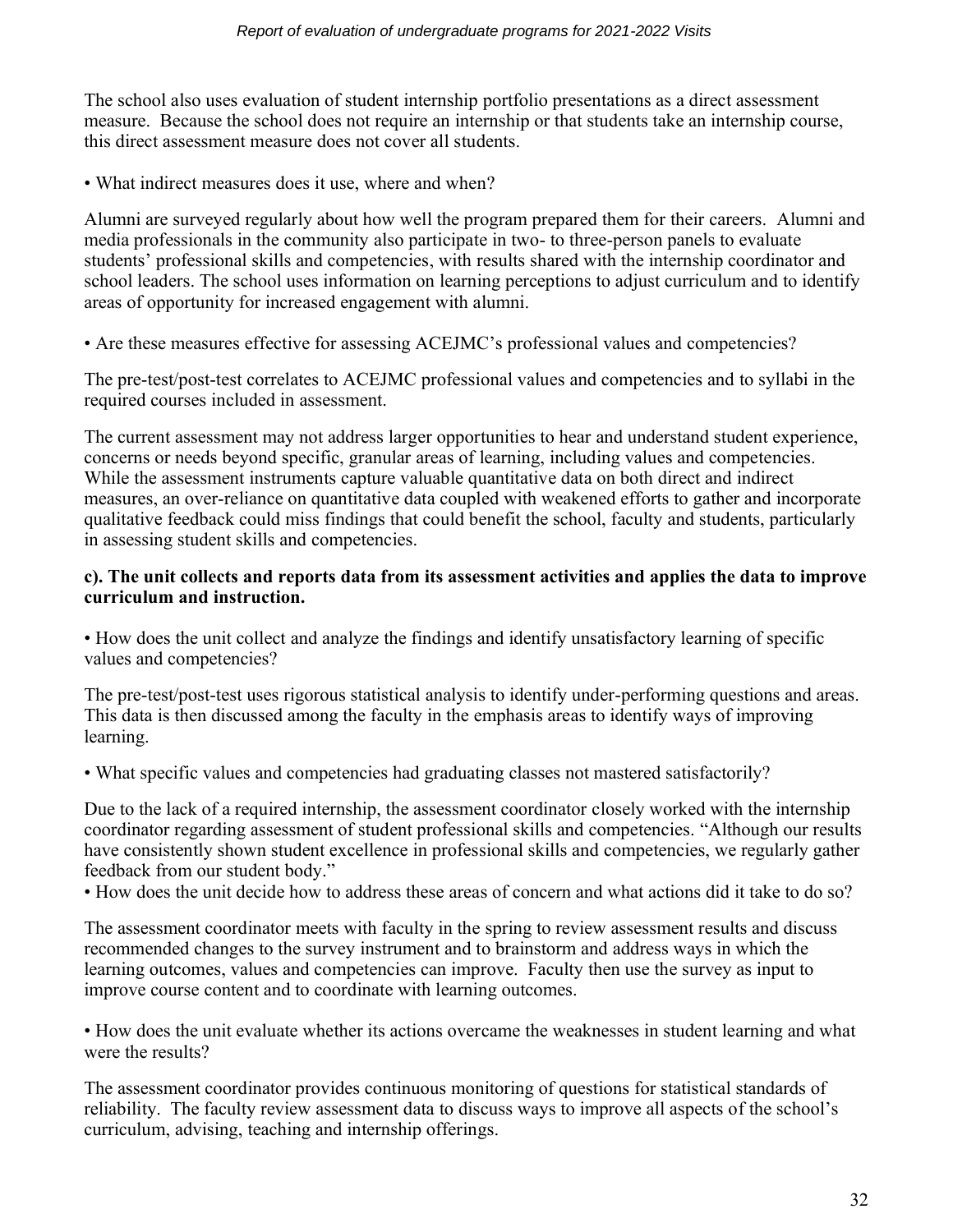• Was the program of data analysis and action effective for identifying and overcoming unsatisfactory student learning?

The current assessment program focuses heavily on student tests of knowledge. Due to this focus, the program relies on statistical analysis to identify under-performing questions, with subsequent adjustments to questions to provide increased statistical reliability for the assessment survey. Faculty review assessment results and discover areas where content may need additional emphasis or revisions.

Due to the current assessment program's focus on survey data and quantitative nuances, assessment may lack insight into the quality of some aspects of student learning, particularly in the area of skills and performance.

#### **d). The unit maintains contact with the alumni to assess these experiences in the professions and to provide suggestions for improving curriculum and instruction.**

The school conducts an alumni survey about every two years to examine alumni perceptions of their learning experiences, monitor alumni levels of identification and engagement with the school, and identify ways to communicate with and cultivate an engaging alumni community. Information on the perceptions of learnings and skills are valuable to faculty and advisers.

Faculty interviewed report that the alumni surveys are one of the two most helpful assessments to them, the other being the portfolio reviews conducted during the internship class.

# **e). The unit includes members of journalism and mass communication professions in its assessment process.**

Professionals and alumni assist in portfolio presentation reviews to assess students' professional skills, knowledge, competencies and overall professional preparedness. Panels of media professionals and alumni evaluate students in the internship course and conduct mock job interviews. Students make eight- to 10-minute presentations, supported by resumes and screen displays of their e-portfolios. Two to three media professionals rate each student presentation using a form that evaluates student learning outcomes with nine questions.

Alumni also serve as professional advisors to student club, can participate as mentors to students and often serve as adjunct professors. Faculty and school leadership gather input from alumni and professionals to provide course development feedback. For example, the Glen M. Broom Center for Professional Development hosts an annual colloquium on timely social and professional issues, an event that enables alumni and media and public relations professionals to gather to discuss issues and share feedback on skills and competencies on industry demand.

The assessment coordinator has been particularly involved with developing assessments for public relations, including involving professional input and feedback.

# **SUMMARY:**

The school competently assesses learning outcomes in according with ACEJMC values and competencies. The school uses a pre-test/post-test administered each semester and administers an alumni survey and portfolio reviews for students enrolled in the internship course.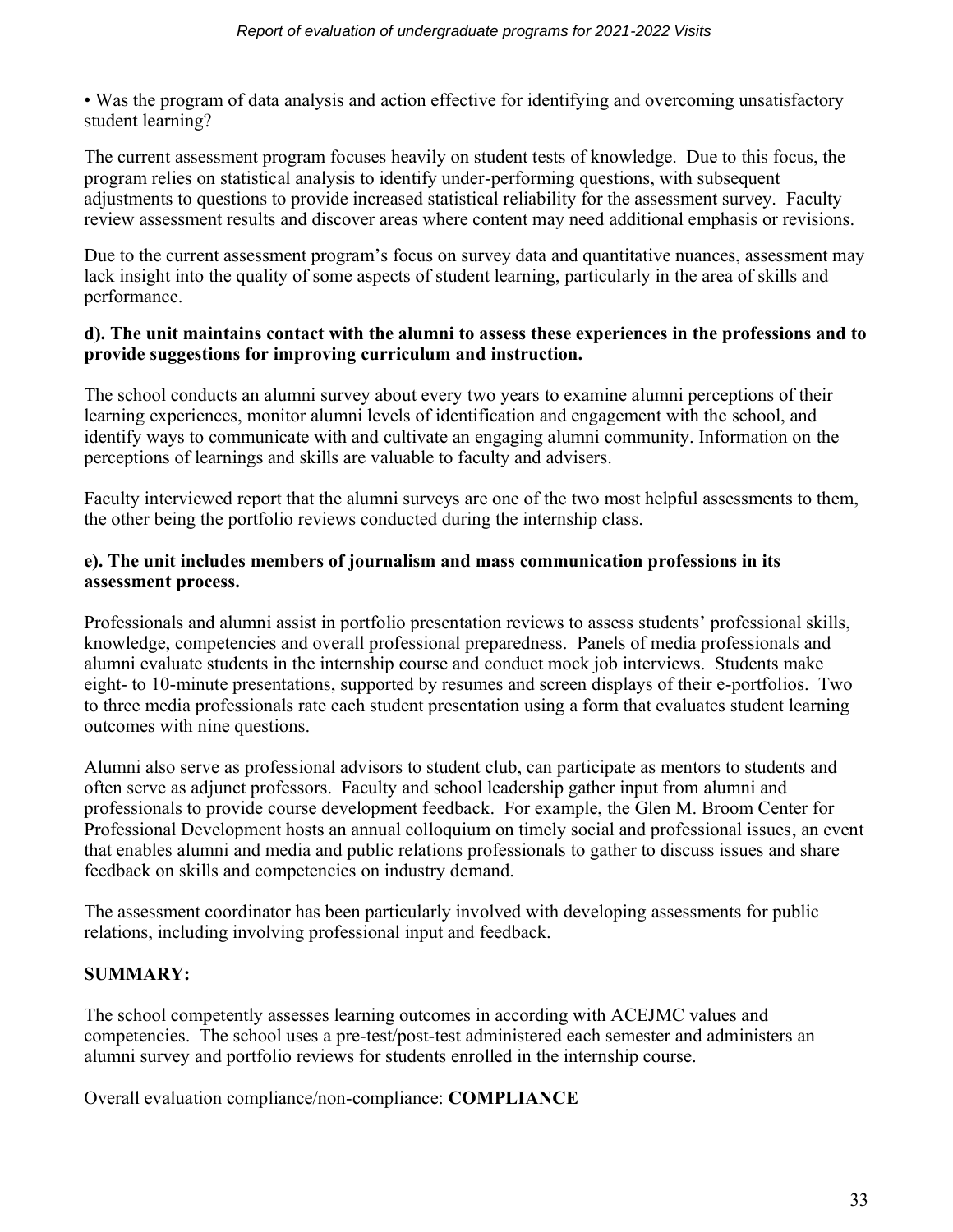# **PART III: Summary by site visit team**

# **1) Summarize the strengths and weaknesses of the unit.**

Strengths

- 1. An energetic, innovative, visionary new leader who listens to and collaborates with faculty to help shepherd it to the next level.
- 2. Hard working and collegial faculty who are productive scholars as well as good teachers.
- 3. Innovative initiatives that address important issues in the community such as social justice, underrepresented groups, border towns and bilingual story-telling.
- 4. Intellectually curious students who actively participate in their learning and demonstrate their abilities across campus.

Weaknesses

- 1. Facilities that don't adequately meet the current needs or future plans of the school.
- 2. Full-time faculty members miss out on opportunities for professional and creative work because of the strong focus on scholarly research activities.
- 3. An overreliance on quantitative data from tests and surveys for assessment of knowledge while missing some opportunities to gather and analyze more qualitative data on skills.
- 4. Many students graduate without professional experience and suggested they would like professional internships to be required.

# **2) List the standards with which the unit is not in compliance.**

NA

# **3) Summarize the problems or deficiencies that should be addressed before the next evaluation (i.e., related to non-compliance with standards).**

NA

# **4) In the case of a recommendation for provisional accreditation, list the deficiencies that should be addressed before the provisional status can be removed.**

NA

5) In the case of a recommendation for denial of accreditation, clearly and fully explain the reasons that led to the recommendation.

NA

**6) If the unit was previously accredited, summarize the significant deficiencies noted in the previous report and the actions taken to correct them. If the unit was in noncompliance in the same standard(s) on the previous two visits, identify the standard(s) and the problems noted. Explain actions taken to correct the problems.** 

NA